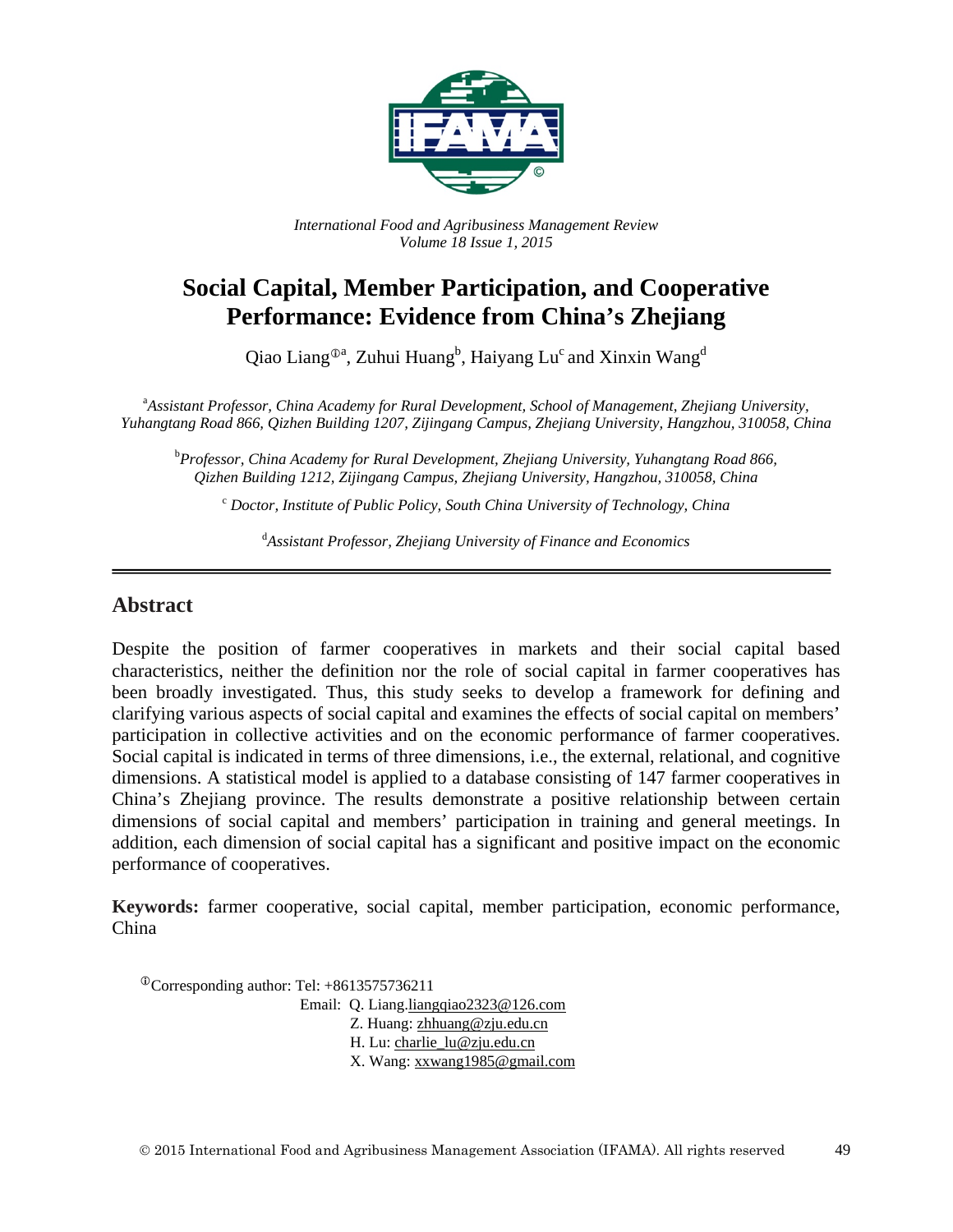## **Background**

The changing structure of agricultural production, the specialization of supply chain participants, and the diversification of consumer demand have led to challenges for small farmers (Hazell et al. 2006). Farmer cooperatives have emerged to address market failures caused when these challenges become problems (LeVay 1983, Hansmann 1996, Valentinov 2007). However, cooperatives may not be sufficiently competitive in terms of financial capital and human capital compared with capitalistic firms due to the member patronage and member control features of the cooperative governance structures (Cook 1995, Lin and Ma 2006, Royer and Smith 2007, Tribl 2009). A governance structure specifies ownership rights, decision rights, and income rights over (both physical and financial) assets (Hansmann 1996). Cooperatives are defined as member-owned, member-controlled, and member-benefiting governance structures (Dunn 1988).

The ownership characteristics of cooperatives and the features of collective decision making make cooperative governance relatively 'expensive' in terms of transaction costs (Valentinov 2004). Unlike a market in which two actors are involved or investor-owned firms in which authority is held by a few investors, cooperatives are characterized by high involvement and interaction among all members in decision making and in the distribution of benefits. Therefore, interpersonal relations are the foundation upon which internal transactions are based. Social capital is a concept that addresses and facilitates cooperation, relationships, and trust (Beugelsdijk and van Schaik 2005). As Valentinov (2004, 5) posits, "cooperatives are a special, social capital-based, type of organization." Capital is collectively owned by all the members of the group. Social capital is more essential in cooperatives than in other types of governance structures. The role of social capital in cooperatives is comparable to that of physical or financial capital in investor-owned firms or that of human capital to the individual. Chloupkova et al. (2003), regard farmer cooperatives as a proxy of social capital, pinpointing the network component of social capital.

Social capital is increasingly recognized as an important factor influencing economic performance (Beugelsdijk and van Schaik 2005). Over the last two decades, many cooperatives have transformed from democratic organizations into more capitalistic- or economic-oriented organizations (Nilsson et al. 2012). The decline of social capital in cooperatives is understood as a reason for and a consequence of the transformation. As the size of organizations and member heterogeneity expand, cooperatives have become oriented more toward corporate governance (Hind 1997). Professional management has taken advantage of members' control in traditional cooperatives (Lang 2006). Members' commitments to their organizations – and the trust between members and managers – have been weakened (Hogeland 2006). Moreover, there is less communication, collaboration, and meaningful interaction among members (Nilsson et al. 2012). All these changes lead to the result that cooperatives have lost and are losing social capital (Nilsson et al. 2012).

Despite the position of farmer cooperatives in markets and awareness about their social capitalbased characteristics, the definition and measurement of social capital in farmer cooperatives have not yet been broadly investigated, and there is little empirical evidence to support the concept in these organizations. Social capital has been widely investigated in corporate studies but not yet in studies of cooperatives (Cooke and Clifton 2004, Wu and Leung 2005, Westlund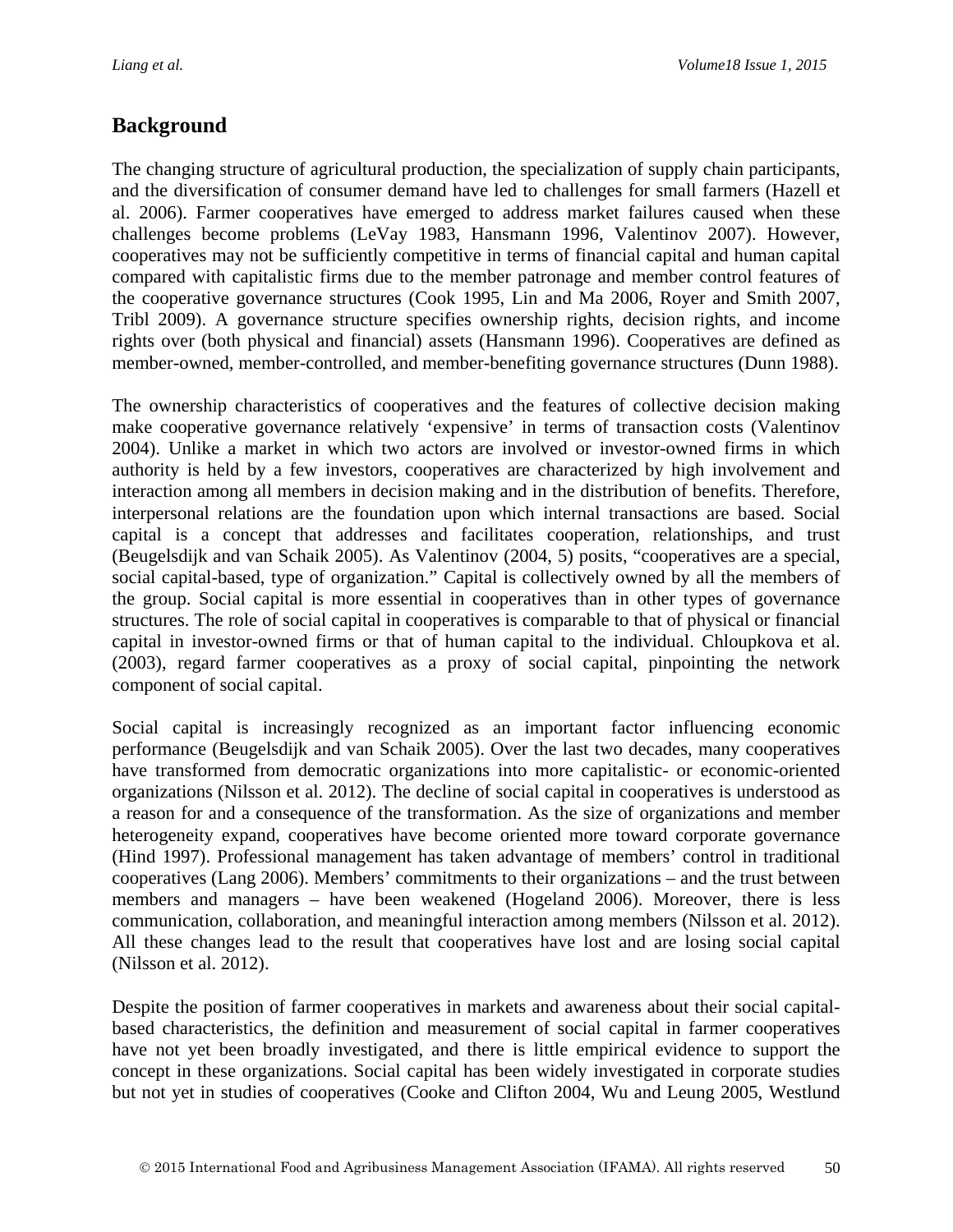2006, Zhang and Fung 2006, Lee 2009, Westlund and Adam 2010). Thus, this research seeks to formulate a framework for defining and clarifying the various aspects of social capital and to examine the effects of social capital on cooperative members' behaviors and on the performance of farmer cooperatives. To be specific, the research questions are as follows:

- 1. What is the composition of social capital in farmer cooperatives in China?
- 2. Does social capital influence members' participation in the collective activities of their cooperatives?
- 3. What are the impacts of social capital on the economic performance of cooperatives?

This study makes various contributions. First, we add to the literature regarding the composition, measurement, and role of social capital as it pertains to farmer cooperatives. Although there are a number of studies on the role of social capital in political contexts (Putnam 1993, Chloupkova et al. 2003) and in for-profit firms (Nahapiet and Ghoshal 1998, Tsai and Ghoshal 1998), little attention has been paid to the effects of social capital on the economic performance of farmer cooperatives. Due to the social capital-based nature of cooperatives, this issue seems even more important. Second, data from Chinese farmer cooperatives are used to explore the role of social capital. Both economic and political agents in China are characterized by the high involvement of "Guanxi" – which roughly translates as "relationship" – in conducting their activities (Putnam 1993). Due to the distinctive features regarding social capital in farmer cooperatives in China compared with those in Western countries, specific theories and measurements of social capital in Chinese cooperatives are desirable. However, there are few studies delineating social capital in Chinese farmer cooperatives. In addition, there are not yet any empirical studies regarding social capital in cooperatives that address subjects such as the effect of social capital on member participation and the performance of cooperatives.

The remainder of this paper is organized as follows: the theory and hypotheses for this study are formulated in the next section. This is followed by the chosen methodology and a summary of the data and results. This is followed by a discussion and conclusions.

# **Theory**

### **Concept of Social Capital**

Physical capital, human capital, and social capital are three basic inputs that generate productivity and economic benefits (Adler and Kwon 2002, Granovetter 2005). Physical capital, including financial assets, consists of the material resources used to improve flows of future income, whereas human capital refers to the knowledge and skills that individuals use to solve problems. Social capital is the arrangement of human resources to improve the flow of information to generate future income (Ostrom 1994).Social capital refers to "any features of social organization, such as networks, norms, and trust, that facilitate coordination and cooperation for mutual benefits" (Putman 1993). Although it benefits individuals, social capital is a community-level concept and a 'public good' (Uphoff and Wijayaratna 2000). In addition, social capital frequently increases the investment in physical and human capital (Coleman 1988, Putnam 1993). We therefore define social capital as the networks that facilitate interactions between individuals.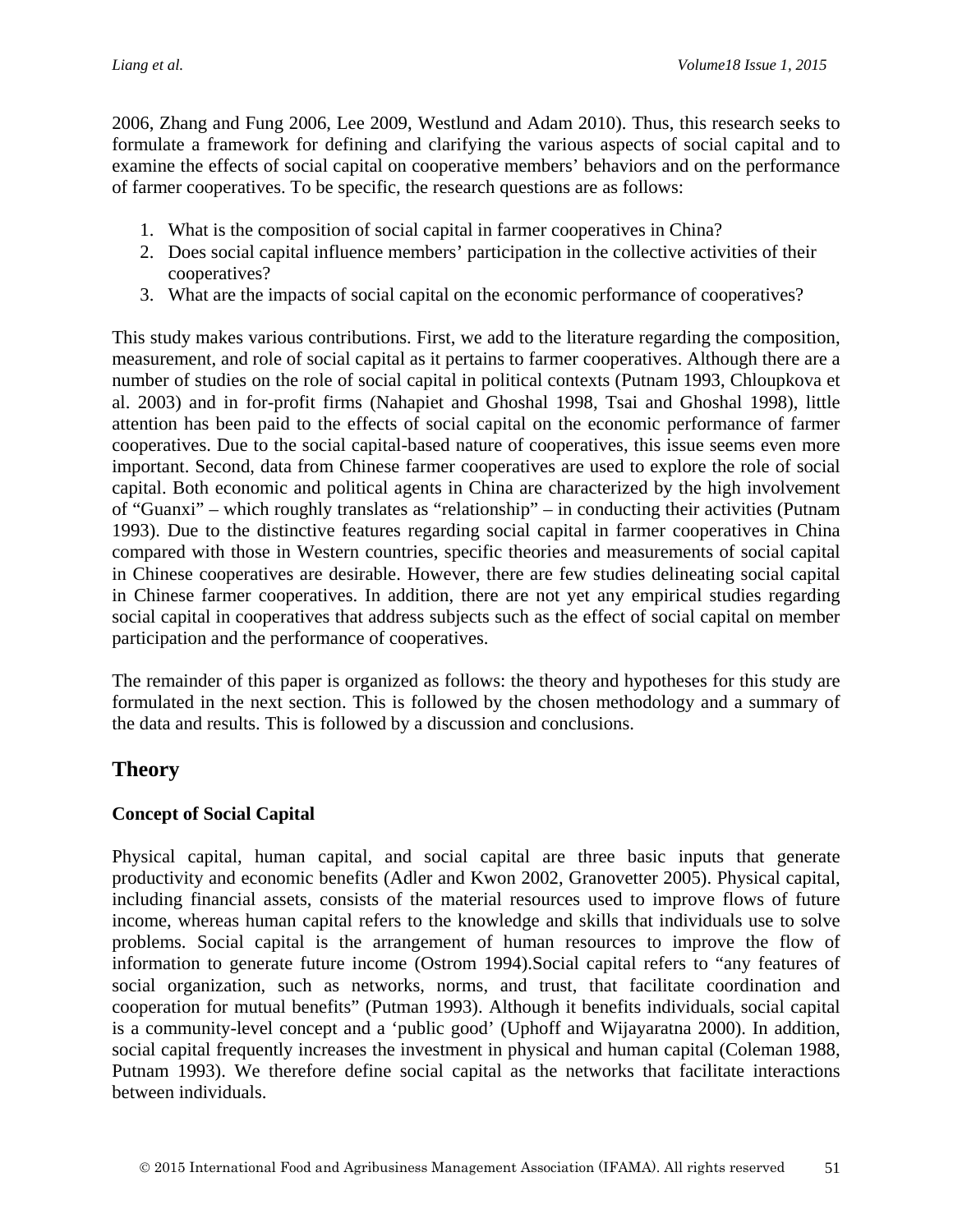Social capital is studied mostly at the macro level, both at the national and regional levels, and the role of organizational level social capital has also been examined. Scores of studies by political economists and economic sociologists have emphasized social capital's importance in economic and social development. Based on an experiment in Italy, Putnam (1993) concludes that governmental performance and economic progress may be enhanced by social capital. Different levels of social capital may result in inequalities on the job market, in education, in gaining access to healthcare services, etc. Alternatively, Putnam (1993) also argues that deficits in social capital can lead to the decline of social activities and that the economic effects of social capital therefore can be as great as the effects of financial and human capital. He concludes that "social capital is not a substitute for effective public policy but rather a prerequisite for it and, in part, a consequence of it". In a later article, Putnam (1995) argues that a substantial stock of social capital facilitates coordination and communication, incentivizes future cooperation, and reduces opportunism. Chloupkova et al. (2003) compare the level and building of social capital in Denmark and Poland against the background of these countries' cooperative movements. Denmark had a significantly higher level of social capital in the 1990s. The communist system and centrally planned economies in Poland limited the development of entrepreneurship and various social organizations, which led to the destruction of social capital. Uphoff and Wijayaratna (2000) demonstrate the benefits of social capital with respect to the productivity of water irrigation systems in Sri Lanka. Social capital plays a role akin to 'organizational software', which makes the 'physical hardware' of irrigation facilities more productive.

The role of social capital in organizations has been investigated by a few studies. Nahapiet and Ghoshal (1998) find that social capital facilitates the creation and sharing of intellectual capital in firms and that the absence of social capital has negative effects. The high level of social capital may ossify cooperation and exchanges because the scope of ideas and information is restricted. The contributions of social capital to firm innovations (Tsai and Ghoshal 1998, Cooker et al. 2005) and the formation of human capital (Coleman 1988) are identified. Various aspects of social capital have inter-associations and impact firms' product innovation by facilitating resource exchange and resource combinations (Tsai and Ghoshal 1998). Cooker et al. (2005) demonstrate the performance of firms that have different levels of social capital in a database consisting of 455 small and medium-sized firms in different regions of the UK that enables the authors to find positive associations between social capital and firm performance in terms of innovation and business growth.

Social capital in farmer cooperatives is examined in several papers (Valentinov 2004, Luo and Wang 2013). Social capital in organizations is accumulated to fulfill aims in terms of maximizing owners' or members' interests (Westlund and Adam 2010). Capitalist enterprises are characterized by profit orientation, whereas cooperatives feature a high level of member involvement in decision making and high intra-organization coordination costs. Social capital is thus an important supplement to formal institutions and governance in cooperatives. Cooperatives are considered to have certain incentive problems and coordination difficulties whose solution requires social capital. Valentinov (2004) therefore argues that "social capital is best governed by the cooperative governance." Social capital acts as both organizational principle and resource in cooperatives. However, social capital benefits those cooperatives with relatively small memberships, in particular. Returns from financial and physical capital exceed those from social capital in larger cooperatives. Luo and Wang (2013) confirm the role of social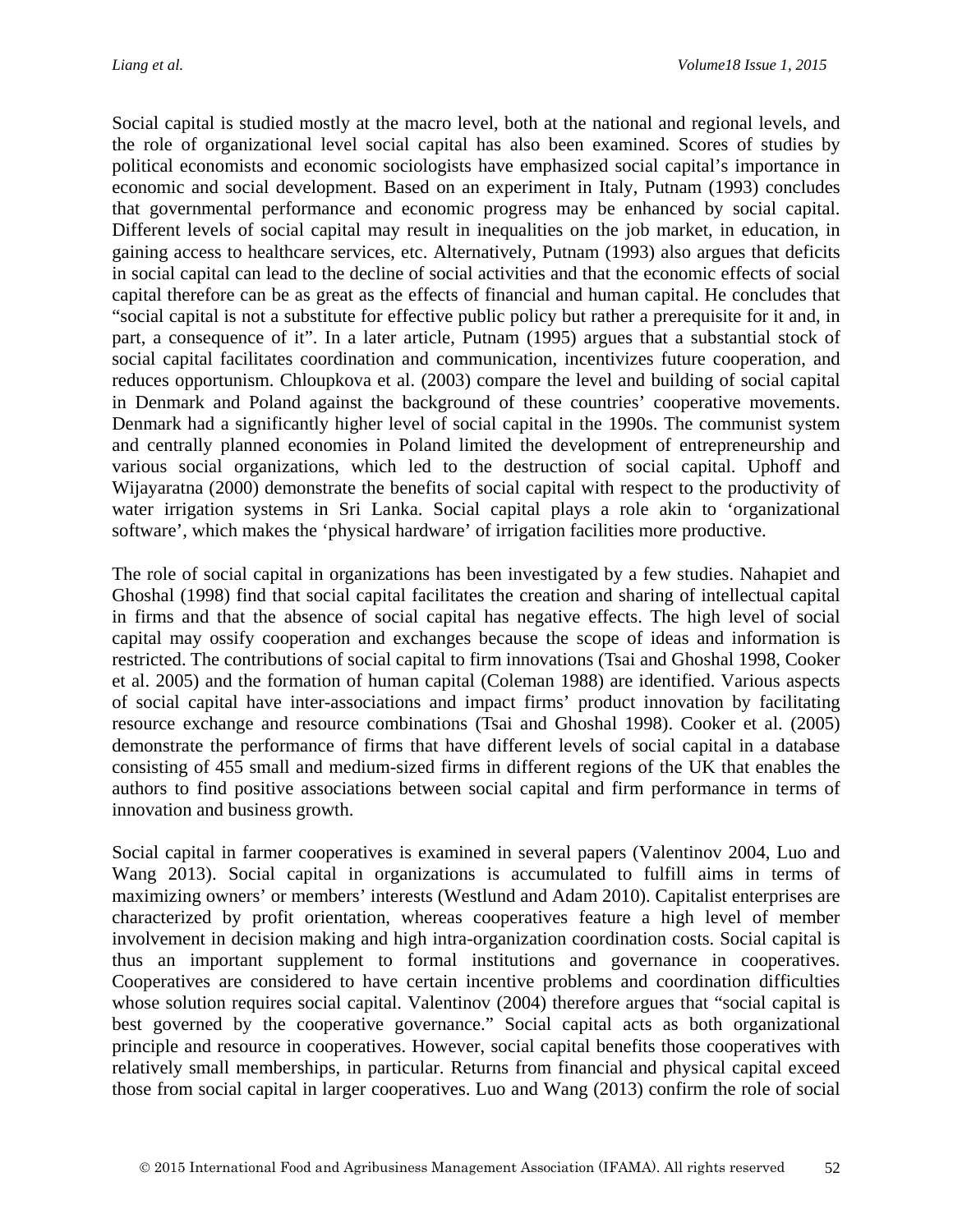capital as an instrument for solving the collective action dilemma in Chinese farmer cooperatives. Social capital is essential in informal institutions that compensate the limited presence of laws and bylaws regarding farmer cooperatives.

#### *Indicators of Social Capital*

Social capital is complex and difficult to measure. Until now, social capital has not been measured directly and is frequently reduced to one or even a part of one of its indicators. At the macro-level, Chloupkova et al. (2003) use three indicators for social capital: membership in voluntary organizations, trust, and civic participation. Another popular indicator system regarding macro-level social capital is developed by Putnam (1993), in which networks, norms, and trust are the three indicators of social capital. Networks are referred to as social relationships. Many studies emphasize the network dimension of social capital and even equate networks to social capital. Norms specify what actions are acceptable or unacceptable (Lyon 2000), whereas trust is the confidence or belief in other agents that perseveres in spite of uncertainties, risks, and opportunisms (Misztal 1996).

Tsai and Ghoshal (1998) demonstrate the ingredient of social capital at the firm level and distinguish the following three dimensions of social capital: the structural dimension, the relational dimension, and the cognitive dimension. The structural dimension of social capital refers to the social networks or social interactions of a firm that can be used to access specific resources or facilitate transaction. The relational dimension of social capital is the trust and trustworthiness embedded in the organization or among its members. The cognitive dimension pertains to the shared vision that facilitates the understanding of collective orientation and ways of acting in an organization. This analysis of the three dimensions of social capital is used mostly in business and management studies (Lee 2009). In addition, there are associations among the different dimensions of social capital. Structural social capital may stimulate trust and trustworthiness, which represent the relational dimension of social capital (Tsai and Ghoshal 1998). The structural and relational dimensions of social capital can be conceptualized, respectively as inter-organizational trust and interpersonal trust within an organization (Zaheer et al. 1998). Moreover, a common understanding of the organization's goals and mission, which represents the cognitive dimension of social capital, may also help develop trust within the organization (Tsai and Ghoshal 1998).

We distinguish three dimensions of social capital based on Tsai and Ghoshal (1998) and by incorporating the feature of cooperatives. They are external dimension, relational dimension, and cognitive dimension of social capital. External social capital refers to inter-organizational networks that a cooperative is engaged, whereas both relational and cognitive dimensions are intra-organizational social capital. Relational social capital is the trust among members and between members and managers, while cognitive social capital indicates the collective orientation of members in a cooperative.

Different types of firms operate differently and may vary with respect to each dimension of social capital as well. However, according to our knowledge, there is no systematic theory regarding social capital for different types of firms. The embeddedness of cooperatives makes the external dimension of social capital more concerned with the local community and social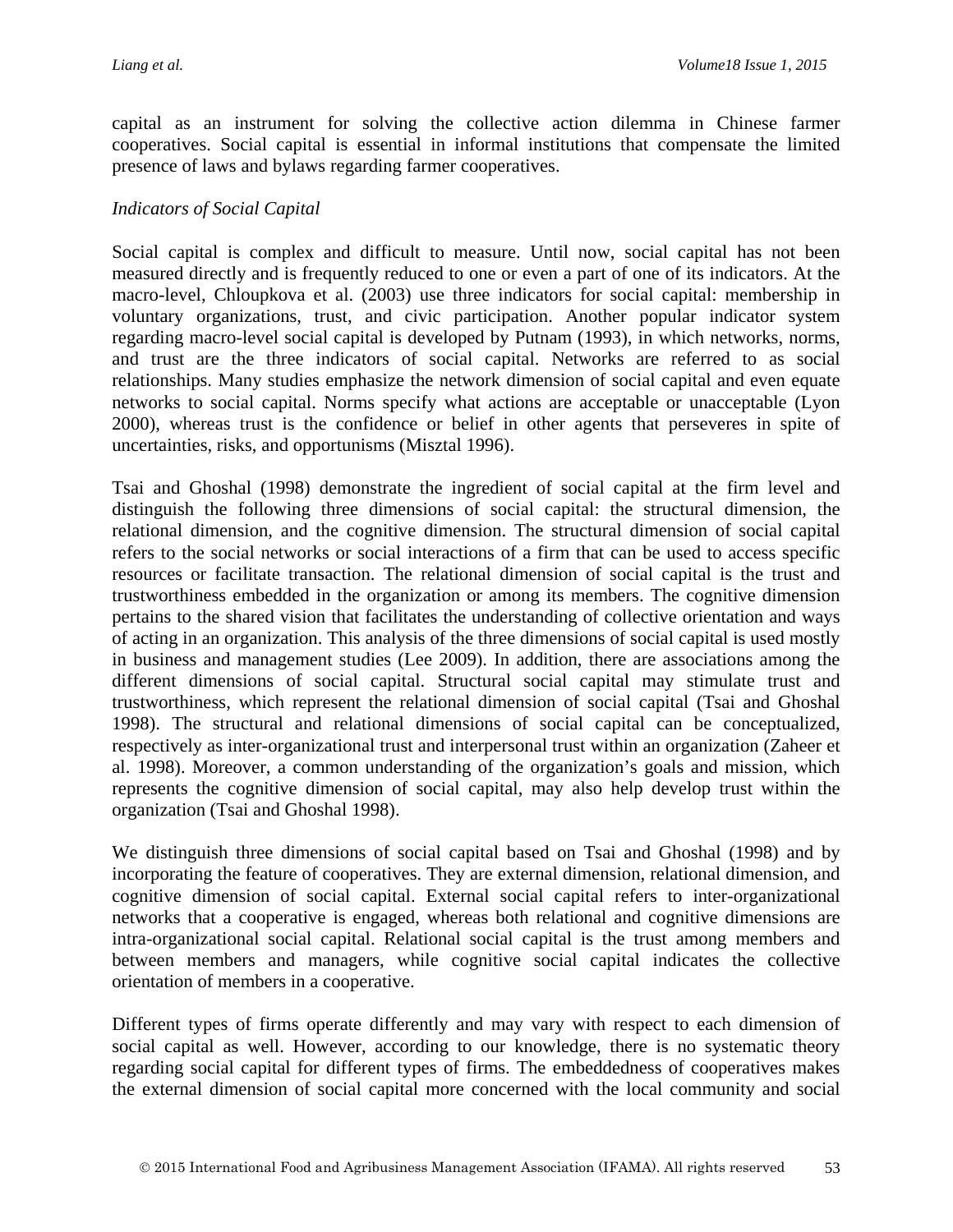$\overline{a}$ 

connections than investor-owned firms (IOFs), in addition to marketing and financial stakeholders (Xu 2005, Nilsson et al. 2012). Cooperatives, which are owned and controlled by their members, are characterized by dual types of attributes, an economic attribute and a social attribute, which makes them proxies for the formation and development of social capital (Nilsson and Hendrikse 2011). Internal social capital in cooperatives – the relational and cognitive dimensions of social capital –is an important resource in cooperatives (Nahapiet and Ghoshal 1998, Nilsson et al. 2012).However, IOFs maximize financial profits; thus, inter-trust among employees – and also between employees and shareholders – is subordinated to financial returns. Cooperatives require a high level of intra-organizational social capital to ensure the loyalty and commitment of members (Feng et al. 2011).

#### *Social Capital in Chinese Farmer Cooperatives*

Farmer cooperatives in China emerged in the 1980s and have developed quickly since that time. As of the end of 2013, there are almost one million farmer cooperatives, with a total membership of 73 million farmers. Approximately  $28.5\%$  of farmers join farmer cooperatives.<sup>[1](#page-5-0)</sup> Cooperatives in China are facing transformations in terms of both internal governance and organization models. Some farmers have substantial capabilities in marketing and management and hold most income rights and decision rights in cooperatives, whereas most common members are seldom involved in decision making and have little power (Liang et al. forthcoming).

Social capital in farmer cooperatives in China has distinctive characteristics over those in Western countries. There are two dimensions of features. First, "Guanxi" is particularly important for political, social, and economic activities in Chinese society (Putnam 1993). Farmer cooperatives are not an exception. Considering the "Guanxi" culture in China, social relationships may play an even more important role in Chinese farmer cooperatives than in other countries. In fact, "Guanxi" is generally held by a few elite farmers rather than by common farmers (Xu et al. 2013). These elite farmers, referred to as core members, initiate farmer cooperatives and hold most of the authority over decision making in cooperatives (Liang and Hendrikse 2013). Core members have substantial capabilities regarding marketing, management, and/or social networks (Li and Zheng 2008, Xu et al. 2013, Liang et al., forthcoming). The social networks relevant to these core members are in close contact or have relationships with governmental departments, downstream wholesalers, and/or other stakeholders in the supply chain. Core members use their social networks to facilitate their own welfare while also increasing the welfare of the other members in the cooperative (Li and Zheng 2008). Thus, the social networks of core members can be regarded as the publicly owned social capital of the cooperative. However, in many Chinese studies, the social networks of core members are taken as the complete content of social capital, which causes insufficient measuring of social capital(Li and Zheng 2008).

Second, farmer cooperatives in China feature small scales and locality (Liang and Hendrikse 2013). Members are basically from the same town and know one another relatively well, which establishes a community-based cooperation foundation and an even more important role of social capital in China (Xu 2005, Zhao and Li 2007). Community is considered a central governance of

<span id="page-5-0"></span><sup>&</sup>lt;sup>1</sup>Data source.The ministry of Agriculture of the People's Republic of China, <http://www.moa.gov.cn/>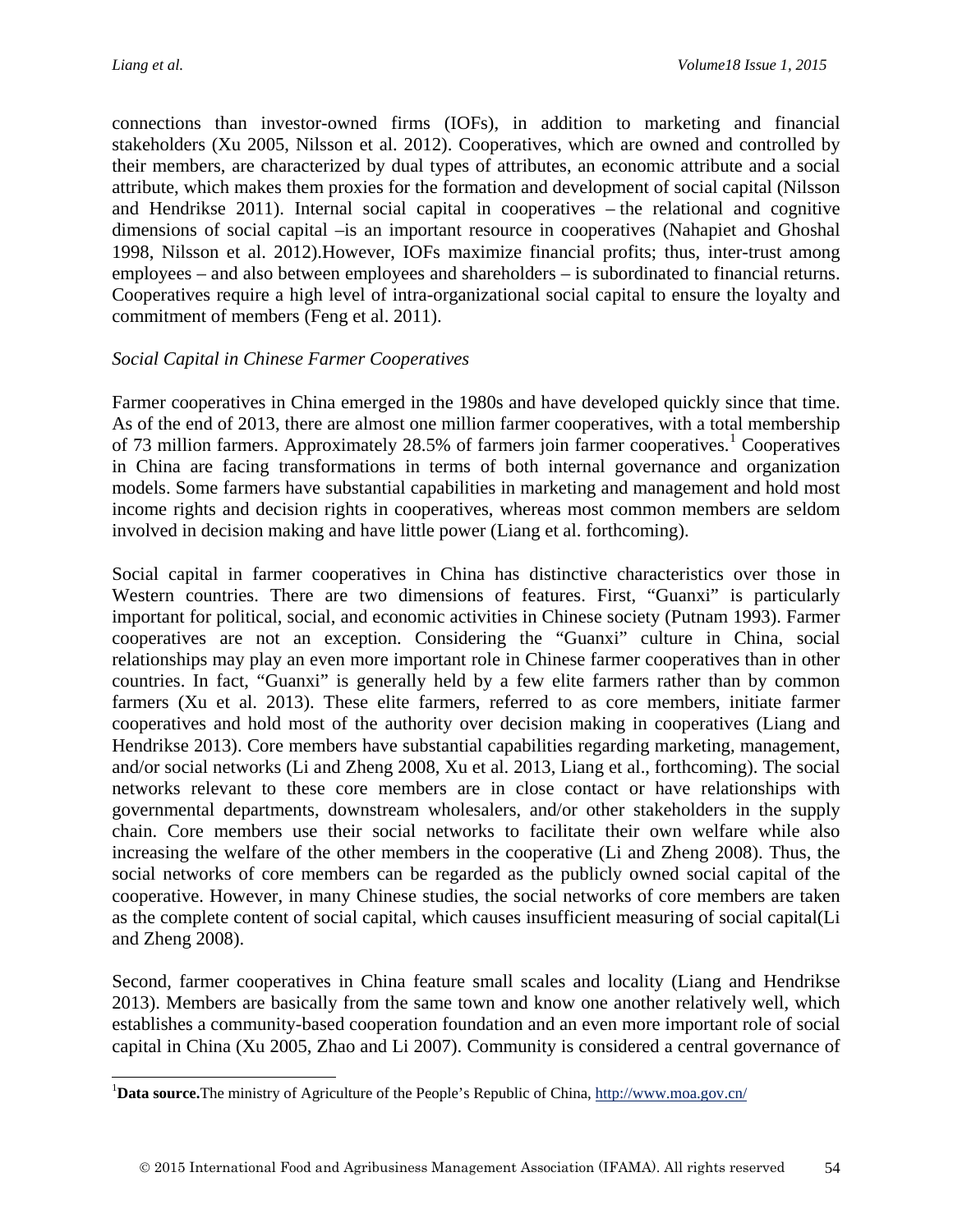social capital (Bowles and Gintis 2002, Hayami 2009). Communities featured by social capital address some market and state failures by solving problems when individuals interact in ways that cannot be regulated by complete contracts due to the complexity of the transactions. A series of conventional norms are created based on community-based member relationships. The reputations of members or managers are damaged if they betray the norms, which can be a substantial punishment for them.

#### **Hypotheses**

We develop three indicators to represent social capital, i.e. external dimension, relational dimension, and cognitive dimension. Four hypotheses regarding the impacts of social capital on member participation and economic performance are formulated in this subsection.

#### *Social Capital and Member Participation in Farmer Cooperatives*

The association of social capital with civic participation has frequently been investigated (Putnam 1995, Chloupkova et al. 2003, Teorell 2003). In a society with a high level of social capital, civic engagement of citizens – as embodied in practices such as voting, newspaper readership, and memberships in clubs –is popular (Putnam 1993, 1995). However, engagement in social and cultural associations is weak in cities where there are low levels of social capital. Civic engagement can further facilitate information provision, coordination, and communication, can promote the effectiveness of the government, and may even be a precondition for economic development.

Applying social capital in the role of personal participation in organizations is inadequate. Uphoff (1992) maintains that social capital can promote cooperation and participation in cooperative actions at both the personal and the organizational levels. Olstrom (1994) emphasizes that social capital is a prerequisite for farmers to undertake collective actions. The importance of different forms of social capital to participation varies (Brown and Ashman 1996). The relational and cognitive dimensions of social capital may be more important to facilitate collective action, whereas the external social capital exerts an indirect influence. Therefore, we present Hypotheses *1a*, *1b*, and *1c*:

*H1a: Relationships between the chairperson and stakeholders of a cooperative–which represents the external social capital–have no direct influence on members' participation in collective activities.*

*H1b: A higher level of trust within a farmer cooperative–which represents the relational dimension of social capital–facilitates members' participation in collective activities.*

*H1c: The understandings of collective orientation and mission that members hold in common within a farmer cooperative–which represents the cognitive dimension of social capital– promotes members' participation in collective activities.*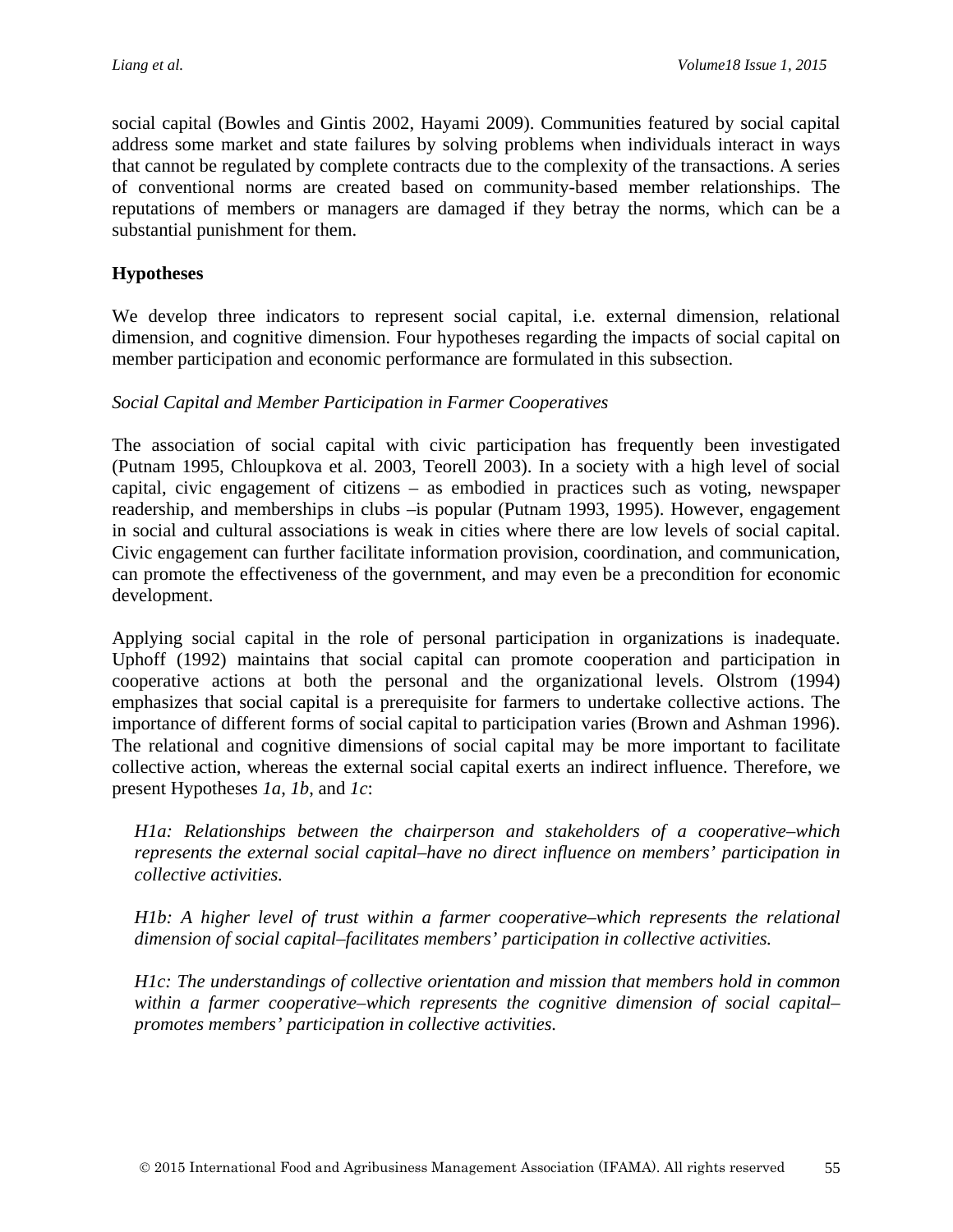#### *Social Capital and Economic Performance*

Networks are essential to the development of cooperatives (Novkovic2013). Firms are generally embedded in social networks with other actors (Andersson et al. 2002). Inter-organizational relationships between firms can be a source of competitive advantage (Dyer and Singh 1998). Stable and broad social networks with transaction partners not only eliminate opportunistic behaviors but also gain additional information and sources. Networks can affect enterprise performance directly by providing entrepreneurs with information about technologies and markets. As technical information and market information grows, it has a direct effect on a firm's productivity or help enterprises become more competitive. Innovation may also occur due to information exchange and trust among partners (Knack and Keefer 1997). Social networks extend the resource exchange and linkages between individuals and groups, which promotes product innovation and speeds the diffusion of innovations (Robison et al. 2002, Tsai and Ghoshal 1998). Moreover, new economic opportunities may arise from social capital-based networks (Bingen et al. 2003).

External networks and the social ties of cooperatives with both vertically and horizontally related organizations –including input suppliers, clients, cooperators, competitors, and the government – affect the performance of farmer cooperatives. First, these networks and social ties facilitate the exchange of information within networks and save on information costs. Under the condition of information asymmetry, reliable relationships with transaction partners and governments can help farmer cooperatives save on costly negotiations (transaction costs) and on informationsearching processes. Moreover, previous experience and/or close contact with a partner generate helpful information (Hagedoorn 2006). For example, the government tends to provide subsidies to cooperatives that are in close contact with it. Second, social ties help reduce opportunistic behaviors between members of a network, which makes negotiation less costly (Zaheer et al. 1998, Gulati et al. 2000). Firms within the network conduct transactions on the basis of longterm cooperation. Thus, they hesitate to behave opportunistically to maintain their reputation. Therefore, we present Hypothesis 2:

*H2: Closer relationships between the chairperson and stakeholders of a cooperative –which represent the external dimension of social capital –produce better economic performance for the cooperative.*

Social capital provides an informal institutional framework with shared information, cooperation, and collective decision making (Zhao 2003). A person spends less to protect himself from opportunistic behaviors during transactions in the context of high levels of trust. Trust between persons can be a substitute for contracts to a certain extent. According to Arrow (1972), trust is essential in every transaction. People working together try to find better ways of making possible achievements that, in the absence of social capital, would be not possible (Ostrom 1994, Coleman 1988). Innovation in the form of new products or technology may be discouraged in a low trust group, due to managers devoting more time to preventing malfeasance by employees or members and less time to innovation (Knack and Keefer 1997).The more trust that members share, the fewer transaction costs they pay. Both the flow and quality of information are improved, and better outcomes are achieved (Granovetter 2005).The benefits of trust on firm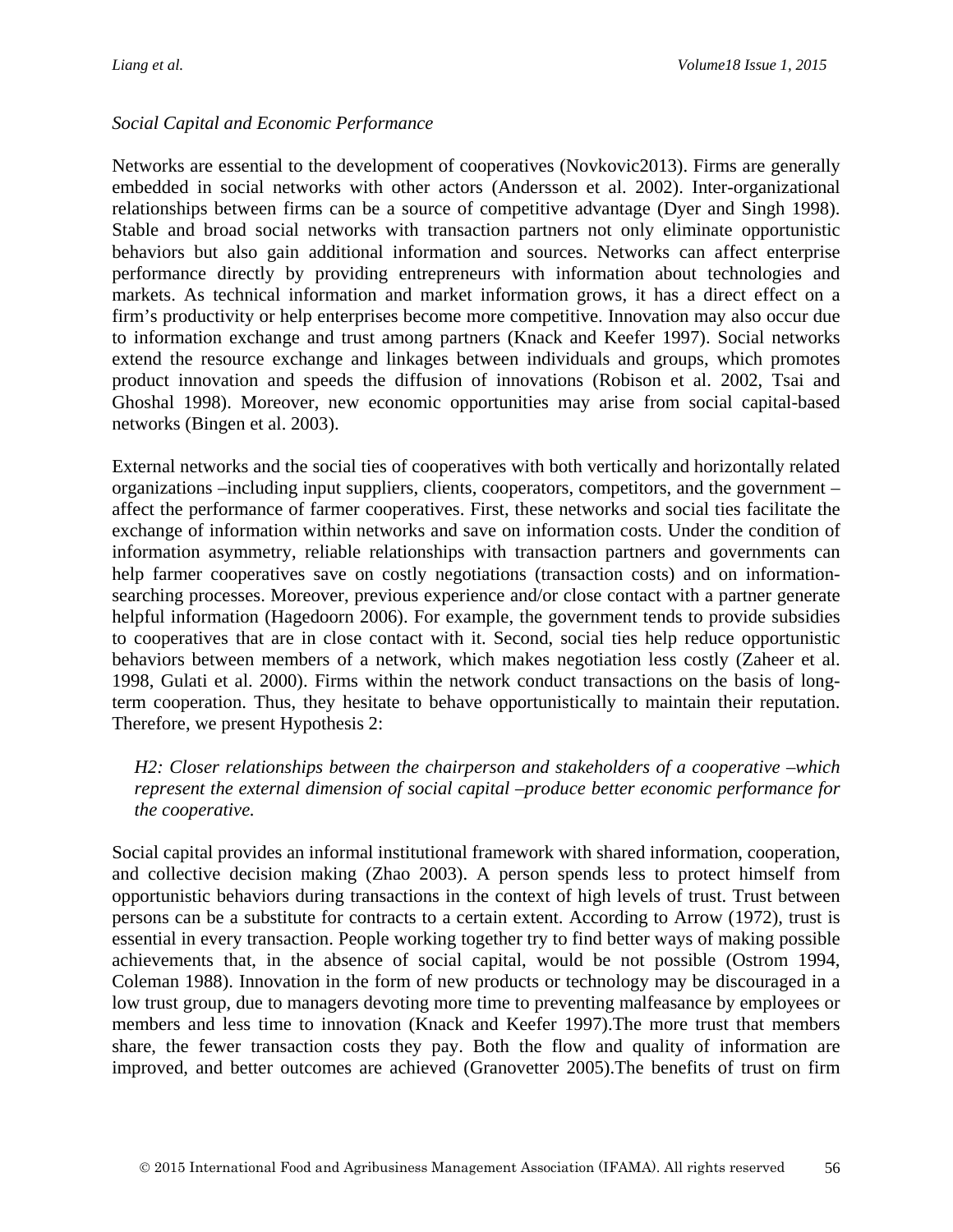performance have been widely investigated and recognized (Hansen et al. 2002, Keefer and Knack 1997).

Cooperatives are characterized by dual attributes, an economic attribute and a social attribute (Hendrikse 2007). Both profit maximization in the market and members' economic and noneconomic benefits are pursuit of cooperatives. Valentinov (2004) argues that interpersonal relations between members have an essential influence on the coordination and decision-making costs of a cooperative. Trust solves problems of "common property" or vaguely defined property rights problems (Narayan and Pritchett 1997). Nilsson et al. (2012) believes that the trust that members have is the resource base of cooperatives. This trust creates possibilities to cooperate and smoothes communication and coordination within a cooperative, which reduces transaction costs and generates economic benefits. Therefore, we present Hypothesis 3:

*H3: A higher level of trust within a farmer cooperative – which represents the relational dimension of social capital – leads to better economic outcome.*

Ostrom (1994) notes that farmers must understand the principles, decision rights and benefit allocation rules; in addition, they must understand development and financial status and other various strategies of cooperatives. Members' common interests or a common understanding of goals is one of the factors critical to the success of farmer cooperatives. First, a common understanding of collective orientation and missions strengthens members' identification, sequentially contributing to build trust and to minimize opportunistic behavior (Ouchi 1980, Rudd 2000, Ole Borgen 2001, Pearson et al. 2008). Second, homogeneity in members' interests holds members together, eliminates misunderstanding during communications, and saves on decision-making costs. Third, more shared goals among members in an organization contribute to knowledge sharing (Chow and Chan 2008). The costs of information searching and transmission are low in a firm with a good knowledge sharing base. We therefore present Hypothesis 4:

*H4: The understandings of collective orientation and mission that members hold in common within a farmer cooperative – which represents the cognitive dimension of social capital – contribute to better economic outcomes of the cooperative.*

### **Methodology**

To understand the impact of social capital on member participation and economic performance, we employ statistical analysis with a sample of farmer cooperatives from China's Taizhou and Jiaxing city. The model, data, and measures of various variables are specified in this section.

#### **Model**

Based on the four hypotheses formulated in the previous section, the association of social capital with member participation and the economic performance of cooperatives is depicted in Figure 1. We hypothesize that social capital has a positive impact on both member participation in collective activities and the economic performance of farmer cooperatives.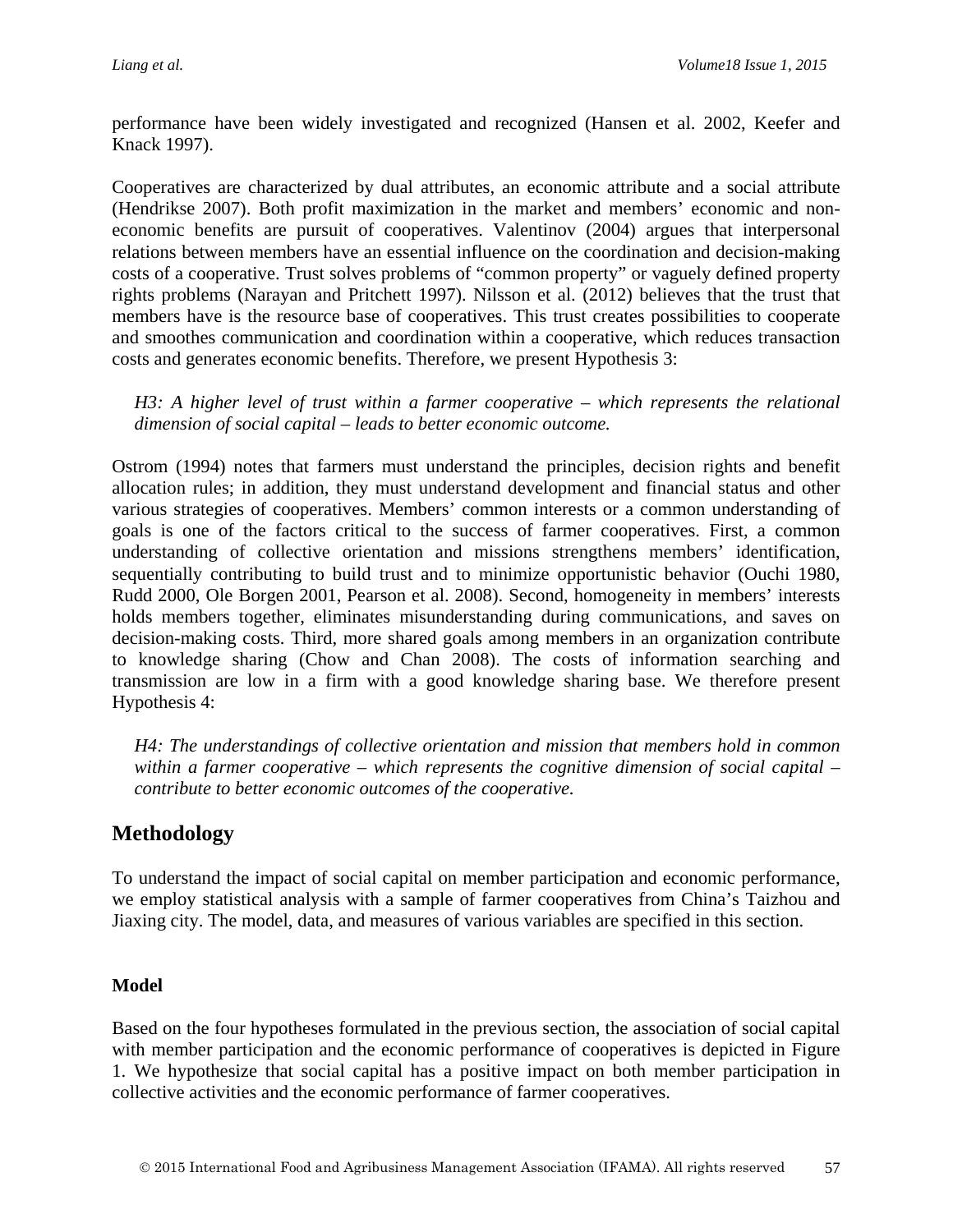

**Figure 1.** The association between social capital and member participation in collective activities and the economic performance of cooperatives.

The models pertaining to the four hypotheses are shown as the following:

$$
B = \alpha_0 + \alpha_1 external + \alpha_2 relational + \alpha_3 cognitive + \varepsilon, and
$$
  

$$
P = \beta_0 + \beta_1 external + \beta_2 relational + \beta_3 cognitive + \gamma,
$$

where social capital is denoted as  $S$ ; the three dimensions of social capital are referred to as, as, *asexternal*, *relational*, and *cognitive*, respectively; member participation is denoted as  $B$ ; the economic performance of the cooperative is represented by  $P; \alpha_i$  and  $\beta_i$  denote the parameters; and  $\varepsilon$  and  $\gamma$  are the error terms.

#### **Measurements**

Measurements concerning each dimension of social capital, member participation, economic performance, and control variables are specified in this subsection.

#### *Social Capital*

Due to the difficulty of direct measurement, various proxies are applied to conceptualize and measure social capital. The measurements used are partially borrowed from Tsai and Ghoshal (1998) and meanwhile customized to farmer cooperatives in China. All the measures of social capital are shown in Table 1.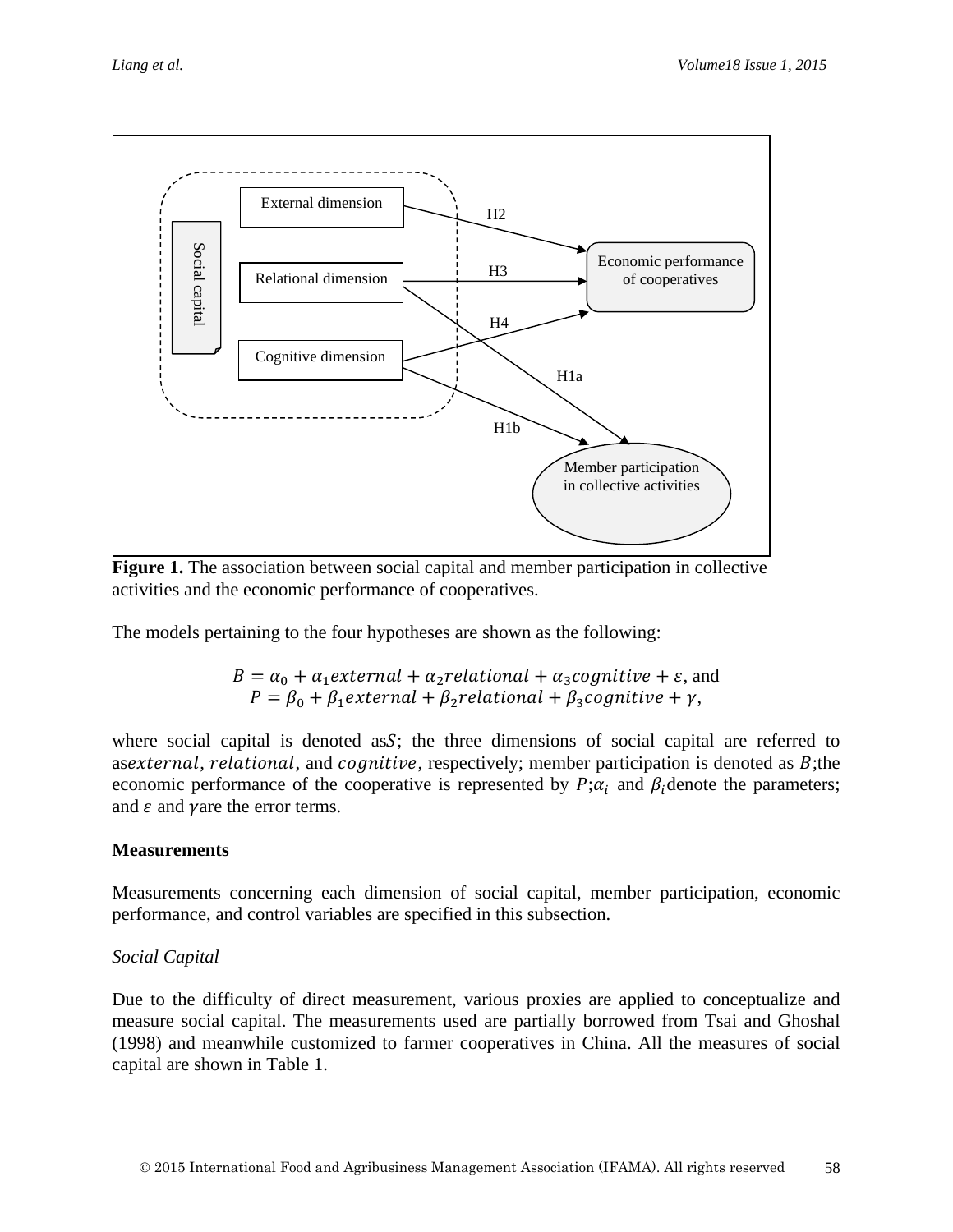#### *External Dimension*

Due to the dominant position of chairpersons in the management and operation of cooperatives (Liang and Hendrikse 2013), the social ties of the chairperson with other organizations and people are roughly taken as the external dimension of social capital. The extent of closeness that the chairperson has with five types of stakeholders, *input suppliers, managers of other cooperatives and agricultural firms, wholesalers or clients, officials from the government,* and *managers of cooperative unions or associations,* is used to measure the structural dimension of social capital. We use a 5-point scale ranging from 'not close at all' to 'extremely close' to evaluate the answers to the five questions. An exploratory factor analysis of the five variables yields a one-factor measure of the external dimension of social capital in each sample.

#### *Relational Dimension*

The mutual trust between managers and members and the trust among members represent the relational dimension of social capital. We utilize three inquiry questions:

- 1. *Please indicate the extent to which members trust the managers' capabilities in service provision, products' market recognition, and enhancing members' income*.
- 2. *To what extent do you trust that members are committed to the bylaws and delivery obligation of the cooperative*?
- 3. *Please evaluate the extent of cohesion and trust between members*.

To measure the trust within a farmer cooperative. A 5-point scale with choices: *'do not trust at all', 'basically trust', 'trust', 'quite trust', and 'completely trust'* is applied to evaluate the answers to those questions. A one factor-measure of the relational dimension of social capital is produced from the three variables by an exploratory factor analysis.

#### *Cognitive Dimension*

The cognitive dimension refers to a shared vision that facilitates the understanding of collective orientation and missions and ways of acting in an organization. "*Members have a common understanding about the collective orientation and mission of the cooperative*" is applied as a variable of the cognitive dimension of social capital. A 5-point scale ranging from 'not right at all' to 'extremely right' is used to evaluate the answer to the question.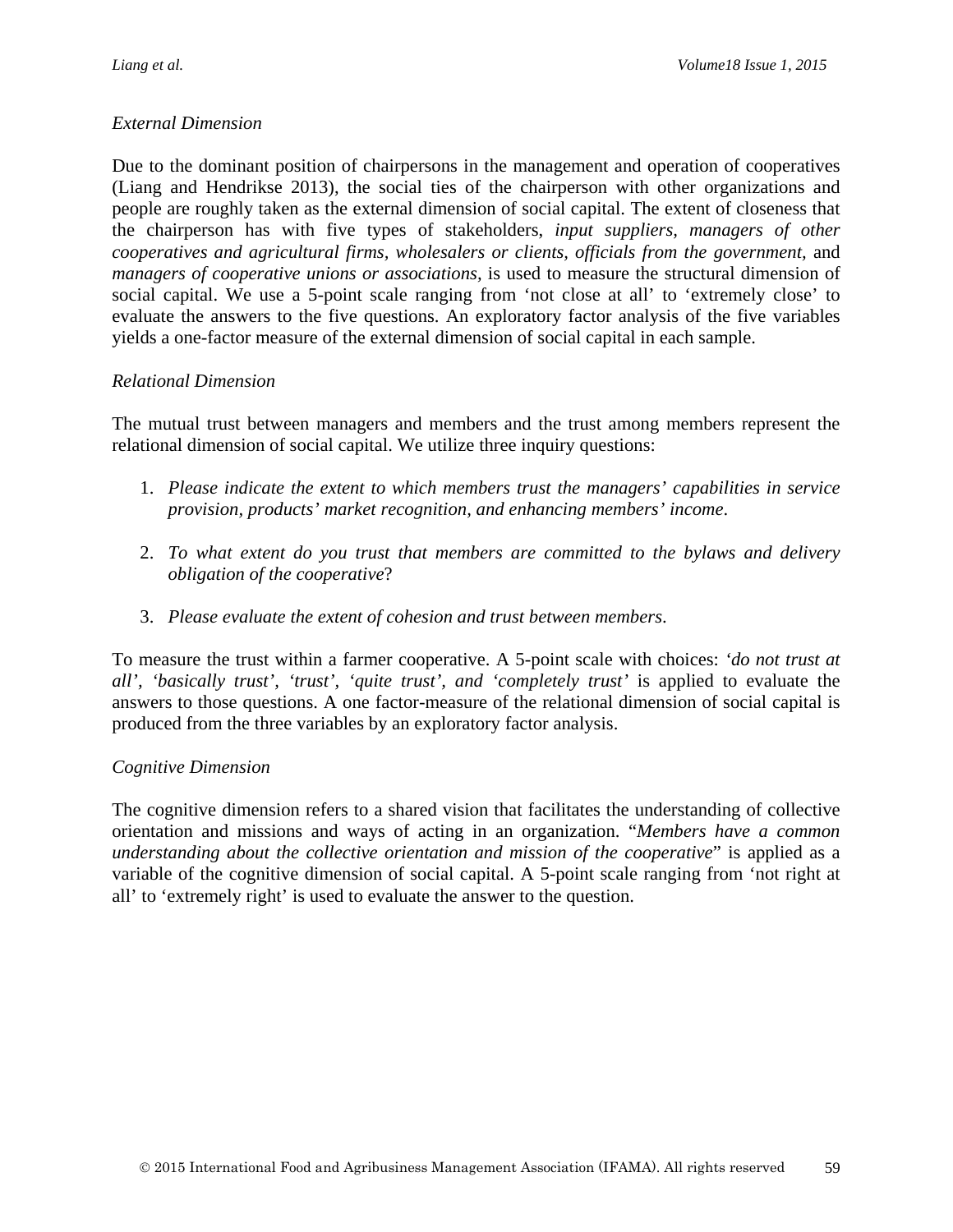|                                       |                              | <b>Measurements</b>                                                                                                                                                                                                                                                                                                                                                                                                                                | <b>Evaluation</b>                                                                                                               |
|---------------------------------------|------------------------------|----------------------------------------------------------------------------------------------------------------------------------------------------------------------------------------------------------------------------------------------------------------------------------------------------------------------------------------------------------------------------------------------------------------------------------------------------|---------------------------------------------------------------------------------------------------------------------------------|
| <b>External</b><br><b>Dimension</b>   | 1)<br>2)<br>3)<br>4)<br>5)   | How close are the relationships you have with input<br>suppliers?<br>How close are the relationships you have with<br>managers of other cooperatives and agricultural<br>firms?<br>How close are the relationships you have with<br>wholesalers or clients?<br>How close are the relationships you have with<br>officials from the government?<br>How close are the relationships you have with<br>managers of cooperative unions or associations? | <b>①</b> not close at all<br>2 not so close<br><b>3</b> close<br>4 very close<br><b>5</b> extremely close                       |
| <b>Relational</b><br><b>Dimension</b> | $\left( \right)$<br>2)<br>3) | Please indicate to what extent members trust the<br>managers' capabilities in service provision,<br>products' market recognition, and enhancing<br>members' income.<br>To what extent do you trust that members are<br>committed to the bylaws and delivery obligation of<br>the cooperative?<br>Please evaluate the extent of trust between<br>members.                                                                                           | <b>1</b> not trust at all<br>2 basically trust<br><b>3</b> trust<br>$\circled{4}$ quite trust<br><b>5</b> completely trust      |
| Cognitive<br><b>Dimension</b>         |                              | Members have a common understanding about the<br>collective orientation and the mission of the<br>cooperative.                                                                                                                                                                                                                                                                                                                                     | 10 not right at all<br>2 basically right<br>$\mathcal{D}_{\text{right}}$<br>$\Phi$ quite right<br>$\circled{S}$ extremely right |

**Table 1.** Measurements of the three dimensions of social capital

#### *Member Participation*

Members participate in various activities in farmer cooperatives in China, which can be categorized primarily as capital participation, transaction participation, and management participation (Shao 2014). Capital participation refers to the capital shares that members hold. Transaction participation consists of members' products delivered to the cooperative. Management participation indicates members' involvement in decision making. However, common members in Chinese farmer cooperatives do not have much freedom to choose the extent of their participation in capital shares, transactions, and management (Huang and Xu 2008, Liang et al., forthcoming). Core members dominate capital shareholding, decision making, and profit distribution. Thus, common members do not have sufficient options to participate in the collective activities of a Chinese farmer cooperative. In essence, common members basically only choose whether to participate in technical trainings and general meetings. Thus, we use "*proportion of members participating in trainings*" and "*proportion of members participating in general meetings*" as the measurements of member participation. They are calculated by the number of relevant members divided by membership size. Members are assumed to be informed of all the trainings and meetings.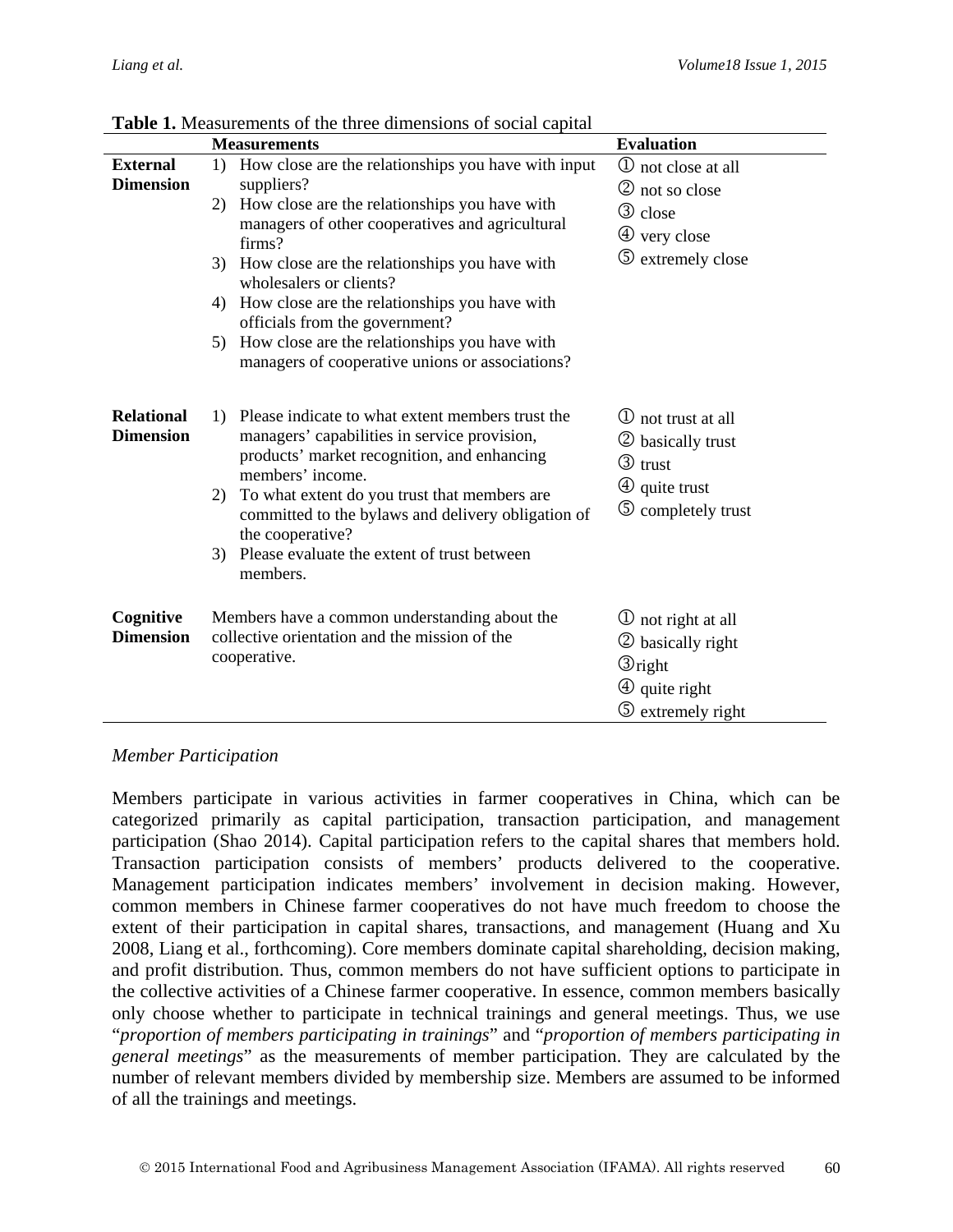#### *Economic Performance*

Social capital is formed at an organizational level rather than the individual farmer level. Hence, the sale value of cooperatives is used to measure economic performance.

#### *Control Variables*

The location, size, and year of foundation of cooperatives may affect the performance of cooperatives (Huang 2009). In addition, the chairperson's gender, education level, age, working experience, Communist Party membership, and capital shares affect a cooperative's performance (Huang et al. 2008, Guo and Lou 2009). Therefore, all these factors are controlled during modeling.

#### **Data**

The data consists of both documentary materials and first-hand data. Face-to-face interviews were conducted to collect first-hand data. We chose farmer cooperatives in two cities in China's Zhejiang province, Jiaxing and Taizhou, for two reasons. First, cooperatives in China are in the eastern area where the economy is more market oriented and industrialized than in western China. Zhejiang is located in southeast China and is one of China's most developed provinces. More importantly, Zhejiang is leading the way in the development of farmer cooperatives in China in terms of both quantity and quality. As of the end of 2013, there are 53,168 farmer cooperatives in Zhejiang.<sup>[2](#page-12-0)</sup>

Second, Jiaxing and Taizhou are located in the northeast and middle of Zhejiang, respectively (see Figure 2), and are two of the most developed cities in Zhejiang. They have parallel GDPs and marketization levels. We chose these two cities to control for the general development status and performance of farmer cooperatives with a limited differential. The areas of Taizhou and Jiaxing are approximately  $9,400$ km<sup>2</sup> and  $4,000$  km<sup>2</sup>, respectively. There are more than 7,000 farmer cooperatives in Taizhou and more than 3,000 farmer cooperatives in Jiaxing.



**Figure 2.** Map Zhejiang

<span id="page-12-0"></span><sup>2</sup> **Data Source.** Zhejiang Administration of Industry and Commerce.  $\overline{a}$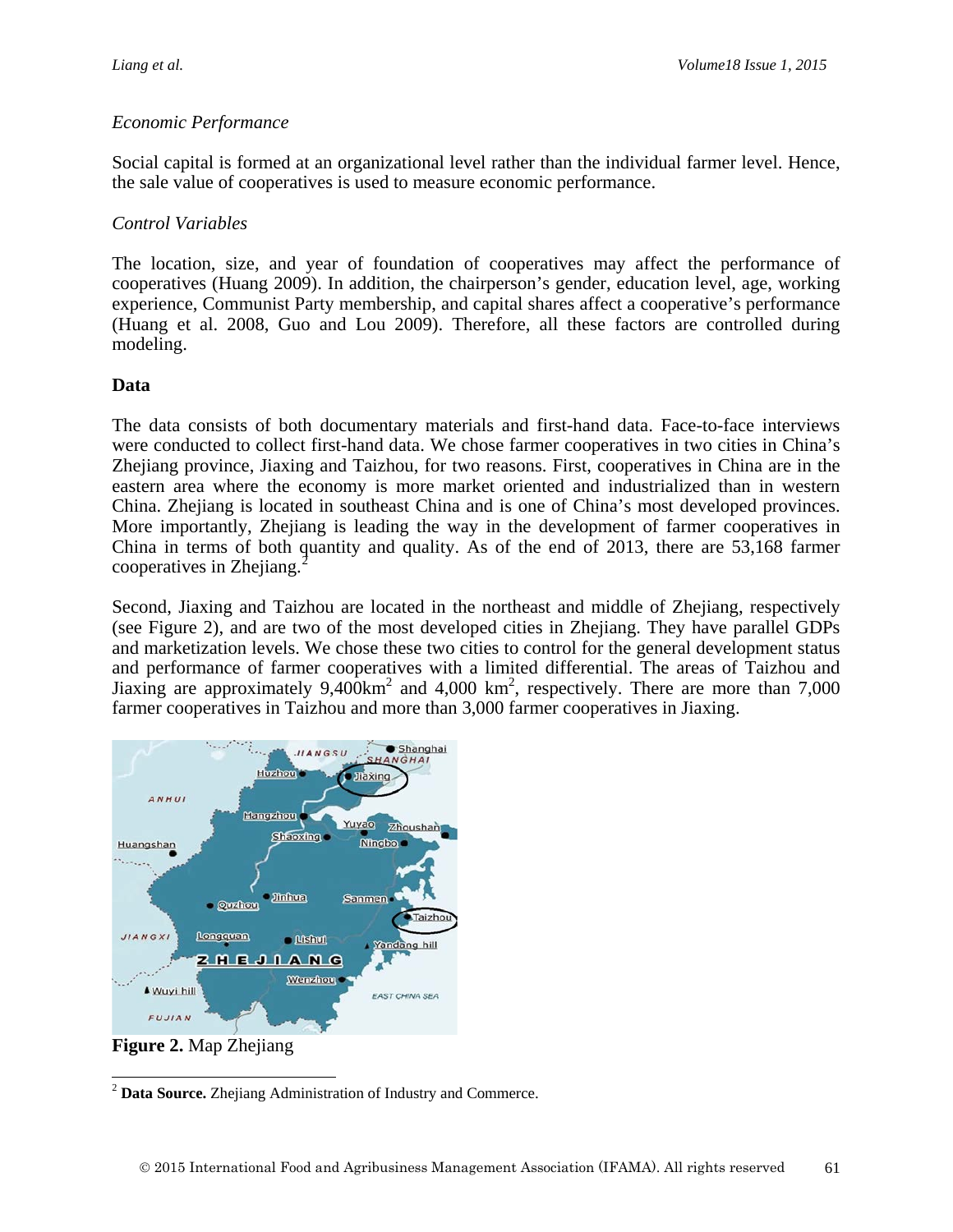We chose 100 farmer cooperatives in Jiaxing and 100 in Taizhou from the lists of cooperatives by random sampling and conducted face-to-face interviews with the chairperson of each cooperative. Data regarding the chairperson's personal information, measures of the external, relational, and cognitive dimensions of social capital, members' collective activities, and cooperative-level information, such as membership size, shareholder structure, and profits, were collected. We interviewed the chairpersons of 83 farmer cooperatives in Jiaxing and 70 in Taizhou due to the unavailability of chairpersons at the other cooperatives. Questionnaires with missing data were discarded. Ultimately, we had a database consisting of 147 farmer cooperatives, with 81 cases from Jiaxing and 66 cases from Taizhou.<sup>[3](#page-13-0)</sup>

# **Data and Results**

### *Descriptive Results of Data*

This section presents the descriptive results of the data and the statistical results of the models. All the variables, as well as the mean, standard deviation, minimum and maximum values of each variable, are displayed in Table 2.

| Variable                                  | <b>Description</b>                                                                                       | <b>Mean</b> | S.D.   | Min              | <b>Max</b>   |
|-------------------------------------------|----------------------------------------------------------------------------------------------------------|-------------|--------|------------------|--------------|
| <b>Economic Performance</b>               |                                                                                                          |             |        |                  |              |
| Sale value                                | Log of sale value in a year                                                                              | 5.785       | 1.56   | 1.609            | 9.435        |
| <b>Participation Behaviors</b>            |                                                                                                          |             |        |                  |              |
| Technical training                        | Members participating in trainings (%)                                                                   | 0.878       | 0.219  | $\boldsymbol{0}$ | 1            |
| General meeting                           | Members participating in general<br>meetings $(\%)$                                                      | 0.745       | 0.365  | $\boldsymbol{0}$ | 1            |
| <b>Social Capital</b>                     |                                                                                                          |             |        |                  |              |
| External dimension                        | Factor yielded by factor analysis of the<br>five variables                                               | $-0.000$    | 0.819  | $-2.065$         | 1.77         |
| Relational dimension                      | Factor yielded by factor analysis of the<br>three initial variables                                      | $-0.000$    | 0.795  | $-1.387$         | 0.638        |
| Cognitive dimension                       | A common understanding of the<br>collective orientation and mission of the<br>cooperative=1, otherwise=0 | 0.623       | 0.486  | $\mathbf{0}$     | 1            |
| <b>Control Variables</b>                  |                                                                                                          |             |        |                  |              |
| Location                                  | Jiaxing=1,Taizhou=0                                                                                      | 0.569       | 0.497  | $\boldsymbol{0}$ | 1            |
| Size                                      | Number of members                                                                                        | 68.109      | 65.958 | 5                | 410          |
| Foundation                                | Year                                                                                                     | 6.446       | 3.093  | $\mathbf{1}$     | 13           |
| Gender chairperson                        | $Male=1, female=0$                                                                                       | 0.838       | 0.369  | $\boldsymbol{0}$ | 1            |
| <b>Education</b> chairperson              | Year                                                                                                     | 10.913      | 2.944  | $\Omega$         | 15           |
| Age chairperson                           | Year                                                                                                     | 47.315      | 7.589  | 28               | 63           |
| Working experience<br>Chairperson         | With non-agricultural working<br>experience=1,otherwise=0                                                | 0.723       | 0.449  | $\boldsymbol{0}$ | $\mathbf{1}$ |
| Communist Party membership<br>chairperson | Party member=1, otherwise=0                                                                              | 0.357       | 0.481  | $\boldsymbol{0}$ | 1            |
| Capital shares chairperson                | $\%$                                                                                                     | 19.411      | 15.586 | 1                | 100          |

**Table 2.** Descriptive statistics

 $\overline{a}$ 

<span id="page-13-0"></span> $3$ The questionnaire used to conduct the interviews can be obtained by contacting the corresponding author.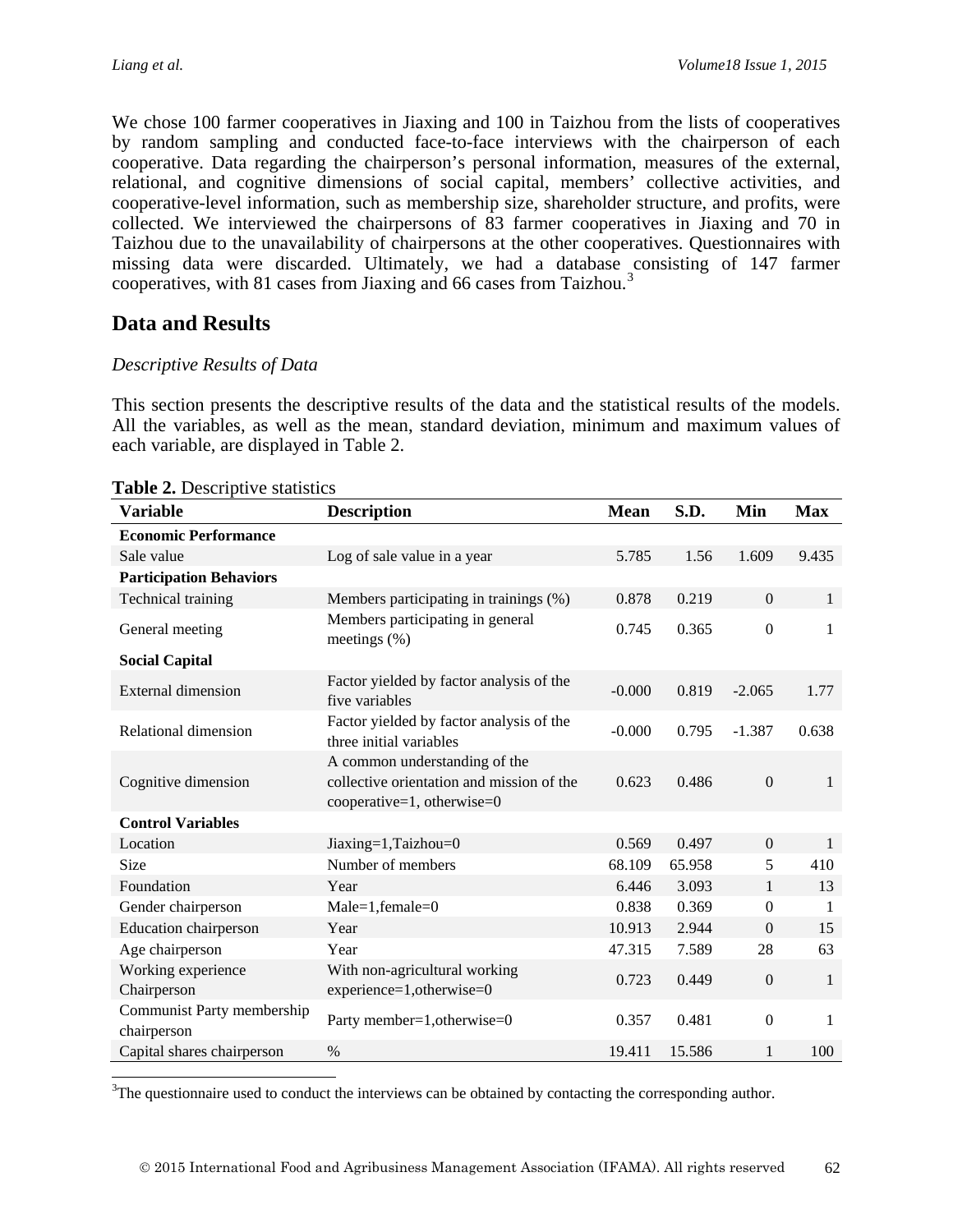### *Statistical Results*

Table 3 displays the impacts of social capital on member participation in training and general meetings. The external dimension of social capital has no significant impact on members' participation in technical training or general meetings. Hypothesis 1a is therefore confirmed. The relational dimension of social capital is positively associated with members' participation in training, indicating that trust in a farmer cooperative provides an incentive for members to participate in training. The cognitive dimension of social capital has a significantly positive influence on members' participation in general meetings. Members who have a common understanding of collective orientation and mission are more likely to attend general meetings. Therefore, hypothesis H1b and H1c, which state that a higher level of relational and cognitive dimensions of social capital within a farmer cooperative facilitates members' participation in collective actions, is confirmed.

| <b>Variable</b>                        | Model 1                       | Model 2                      |
|----------------------------------------|-------------------------------|------------------------------|
|                                        | <b>Training Participation</b> | <b>Meeting Participation</b> |
| <b>External dimension</b>              | 0.023                         | 0.005                        |
|                                        | (0.73)                        | (0.11)                       |
| Relational dimension                   | $0.046*$                      | 0.018                        |
|                                        | (1.86)                        | (0.50)                       |
| Cognitive dimension                    | $-0.002$                      | $0.221***$                   |
|                                        | $(-0.06)$                     | (2.97)                       |
| Location                               | $-0.109***$                   | $0.159***$                   |
|                                        | $(-2.50)$                     | (2.13)                       |
| Size                                   | $-0.002***$                   | $-0.002***$                  |
|                                        | $(-4.73)$                     | $(-4.47)$                    |
| Foundation                             | $-0.000$                      | $-0.006$                     |
|                                        | $(-0.03)$                     | $(-0.59)$                    |
| Gender chairperson                     | $-0.042$                      | $-0.008$                     |
|                                        | $(-0.75)$                     | $(-0.10)$                    |
| <b>Education chairperson</b>           | $-0.026***$                   | 0.007                        |
|                                        | $(-2.11)$                     | (0.63)                       |
| Age chairperson                        | $-0.006$                      | $-0.005$                     |
|                                        | $(-1.53)$                     | $(-1.10)$                    |
| Working experience chairperson         | $-0.009$                      | 0.024                        |
|                                        | $(-0.21)$                     | (0.31)                       |
| Communist party membership chairperson | 0.048                         | $-0.010$                     |
|                                        | $(-1.15)$                     | $(-0.15)$                    |
| Capital shares chairperson             | $-0.001$                      | $0.003***$                   |
|                                        | $(-0.54)$                     | (2.20)                       |
| Constant                               | $1.665***$                    | $0.724***$                   |
|                                        | (5.49)                        | (2.72)                       |
| ${\bf R}^2$                            | 0.350                         | 0.468                        |

**Table 3.** OLS regression results regarding the effects of social capital on members' participation behaviors in farmer cooperatives

Note. \*\*\*, \*\* and \* represent significance at the 1%, 5% and 10% levels, respectively, with t-values in parentheses.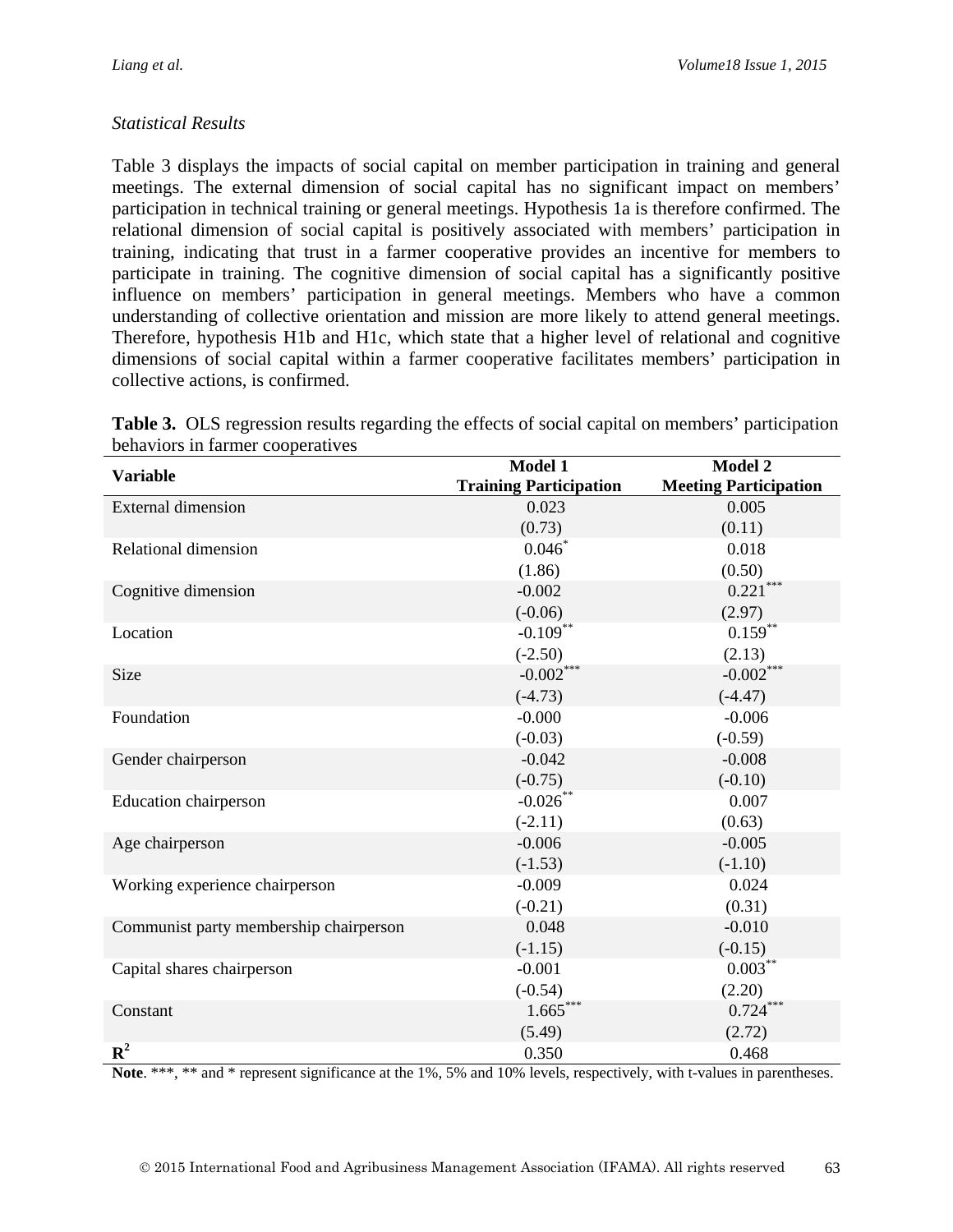Table 4 presents the impacts of social capital on the economic performance of the cooperatives. Variables are entered into the estimation with the following steps: (1) control variables, (2) the external dimension of social capital and control variables, (3) the relational dimension of social capital and control variables, (4)the cognitive dimension of social capital and control variables, and (5) all the independent and control variables. Table 4 shows that all three dimensions of social capital make significant contributions to the economic performance of cooperatives. Therefore, hypotheses 2, 3, and 4, regarding the positive impacts of the three dimensions of social capital on the performance of cooperatives, are all confirmed.

| <b>Variable</b>                   | (1)         | (2)         | (3)         | (4)         | (5)         |
|-----------------------------------|-------------|-------------|-------------|-------------|-------------|
| Location                          | $-0.910***$ | $-0.642***$ | $-1.037***$ | $-0.983***$ | $-0.899***$ |
|                                   | $(-3.49)$   | $(-2.90)$   | $(-3.85)$   | $(-3.70)$   | $(-3.66)$   |
| Size                              | $0.004*$    | 0.003       | $0.004*$    | 0.004       | $0.004*$    |
|                                   | (1.76)      | (1.61)      | (1.82)      | (1.58)      | (1.61)      |
| Foundation                        | $0.155***$  | $0.147***$  | $0.144***$  | $0.176***$  | $0.154***$  |
|                                   | (3.30)      | (3.04)      | (3.18)      | (3.40)      | (3.05)      |
| Gender chairperson                | 0.304       | 0.356       | 0.120       | 0.349       | 0.171       |
|                                   | (1.02)      | (1.22)      | (0.39)      | (1.23)      | (0.60)      |
| <b>Education</b> chairperson      | 0.003       | 0.028       | $-0.009$    | $-0.006$    | 0.001       |
|                                   | (0.04)      | (0.38)      | $(-0.12)$   | $(-0.08)$   | (0.02)      |
| Age chairperson                   | 0.011       | 0.022       | 0.006       | 0.011       | 0.015       |
|                                   | (0.57)      | (0.99)      | (0.28)      | (0.56)      | (0.70)      |
| Working experience<br>chairperson | $-0.251$    | $-0.215$    | $-0.212$    | $-0.162$    | $-0.083$    |
|                                   | $(-0.82)$   | $(-0.71)$   | $(-0.71)$   | $(-0.54)$   | $(-0.29)$   |
| Party membership<br>chairperson   | $-0.157$    | $-0.194$    | $-0.124$    | $-0.129$    | $-0.176$    |
|                                   | $(-0.58)$   | $(-0.74)$   | $-0.46$     | $(-0.49)$   | $(-0.71)$   |
| Capital shares<br>chairperson     | $-0.006$    | $-0.006$    | $-0.004$    | $-0.008$    | $-0.004$    |
|                                   | $(-0.59)$   | $(-0.58)$   | $(-0.40)$   | $(-0.77)$   | $(-0.44)$   |
| <b>External dimension</b>         |             | $0.354***$  |             |             | $0.440**$   |
|                                   |             | (2.15)      |             |             | (2.59)      |
| <b>Relational dimension</b>       |             |             | $0.276***$  |             | $0.505***$  |
|                                   |             |             | (2.02)      |             | (3.70)      |
| Cognitive dimension               |             |             |             | $0.518***$  | $0.561**$   |
|                                   |             |             |             | (2.12)      | (2.33)      |
| $\angle$ Cons                     | $4.695***$  | $3.767***$  | $5.287***$  | $4.309***$  | $4.135***$  |
|                                   | (2.85)      | (2.04)      | (3.24)      | (2.60)      | (2.38)      |
| ${\bf R}^2$                       | 0.434       | 0.456       | 0.437       | 0.457       | 0.504       |

|                             | <b>Table 4.0LS</b> regression results regarding the effects of social capital on the economic |  |
|-----------------------------|-----------------------------------------------------------------------------------------------|--|
| performance of cooperatives |                                                                                               |  |

**Note.**\*\*\*, \*\* and \* represent significance at the 1%, 5% and 10% levels, respectively, with t-values in parentheses.

Although we already consider the size of the cooperatives as a controlled variable, we still used the sales per member as the measure of performance to test the robustness of our results. The results regarding the impact of social capital on performance in terms of sales per member are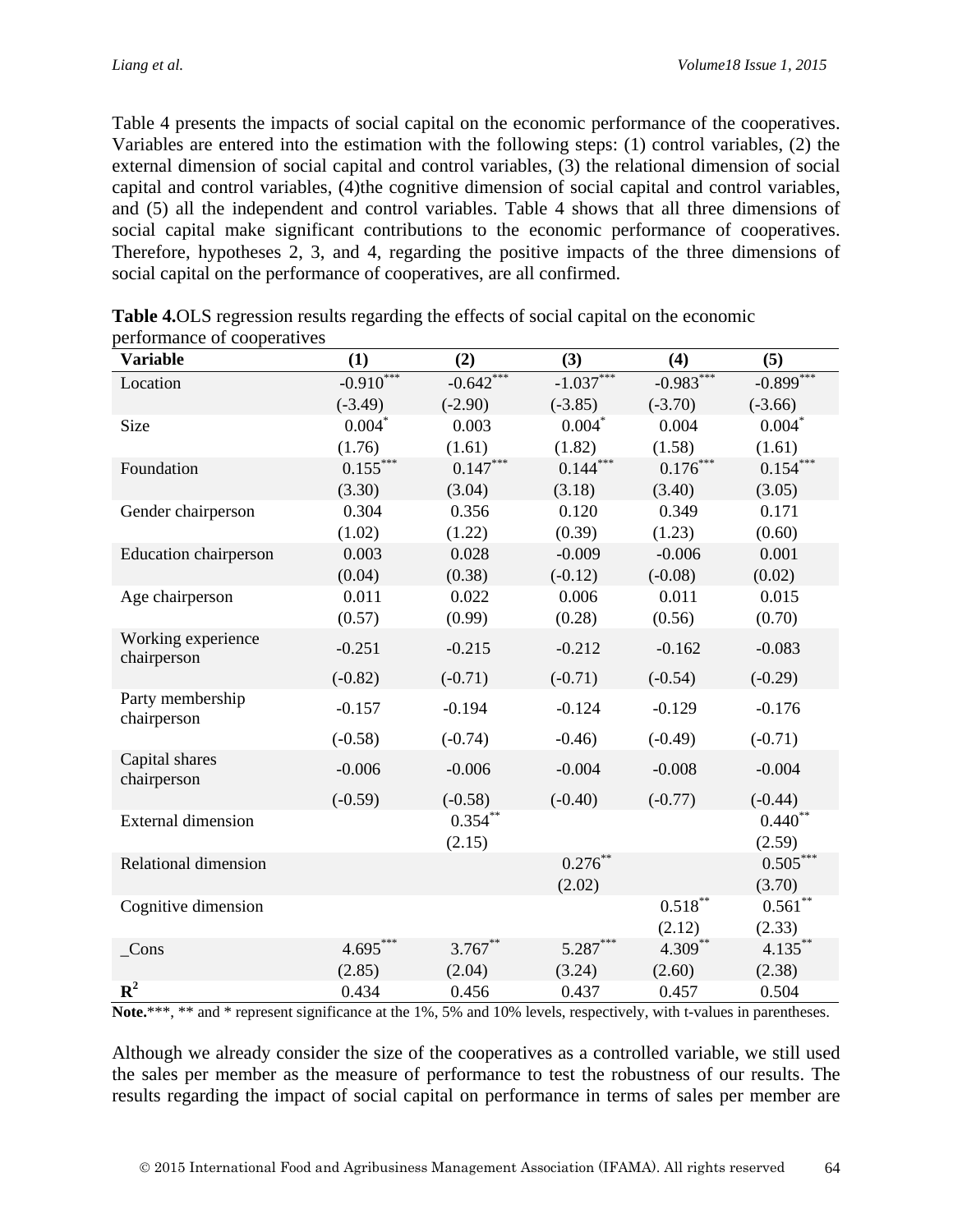presented in Table 1A (see Appendix). The robustness is confirmed because the same results were derived from the two models with sale value and sale value per member as the measure of performance respectively.

In addition, geographical location, membership size, and the age of cooperatives are positively related to economic performance. Cooperatives in Taizhou basically have better performance than those in Jiaxing, which may be due to the different levels of agricultural economic development. Although the economic level of Taizhou is not higher than that of Jiaxing, Taizhou is more specialized in agriculture. The agricultural industry accounts for 6.87% of the gross production of value in Taizhou, whereas that equivalent value is 5.33% in Jiaxing.<sup>[4](#page-16-0)</sup>The positive influence of membership size and the age of cooperatives on economic performance has also been found in prior studies (Liang 2011, Fu 2013).

Furthermore, a cross-product interaction analysis was performed to examine whether the interactions of the three dimensions of social capital affect performance. However, the inclusion of cross-production interaction may result in a multicollinearity problem. We therefore calculate the interaction coefficients by subtracting the mean from the original value of the three dimensions of social capital (Allison 1977). The results are presented in Table 5 (see Appendix) and show a significantly negative interaction between the external and cognitive dimensions of social capital. These results are interpreted to indicate that the impact of external social capital on performance additionally depends on the magnitude of cognitive social capital. A higher level of cognitive social capital leads to a reduced impact of external social capital on performance. In the same sense, a higher level of external social capital reduces the effects of cognitive social capital on performance.

### **Discussion**

 $\overline{a}$ 

This section discusses the results displayed in the previous section, i.e., the effects of social capital on members' participation and economic performance.

#### **Social Capital and Members' Participation**

Our study confirms the findings of Brown and Ashman (1996) that the importance varies of the different dimensions of social capital to participation, i.e., the relational and cognitive dimensions of social capital have a positive impact on members' participation in technical training and general meetings in farmer cooperatives in China, whereas external social capital is not significantly associated with member participation. More specifically, members' trust in managers and their collective orientation increases loyalty and enthusiasm in participating in various technical training sessions and in general meetings organized by managers. However, most common members in Chinese cooperatives specialize in production, whereas only a few entrepreneurial members are responsible for management of the cooperative and product marketing (Liang et al., forthcoming). Therefore, these common members are not aware of the relationships between a few entrepreneurial members and outside stakeholders of the cooperative.

<span id="page-16-0"></span><sup>4</sup> **Data source.** Taizhou Statistical Yearbook 2012, Jiaxing Statistical Yearbook 2012.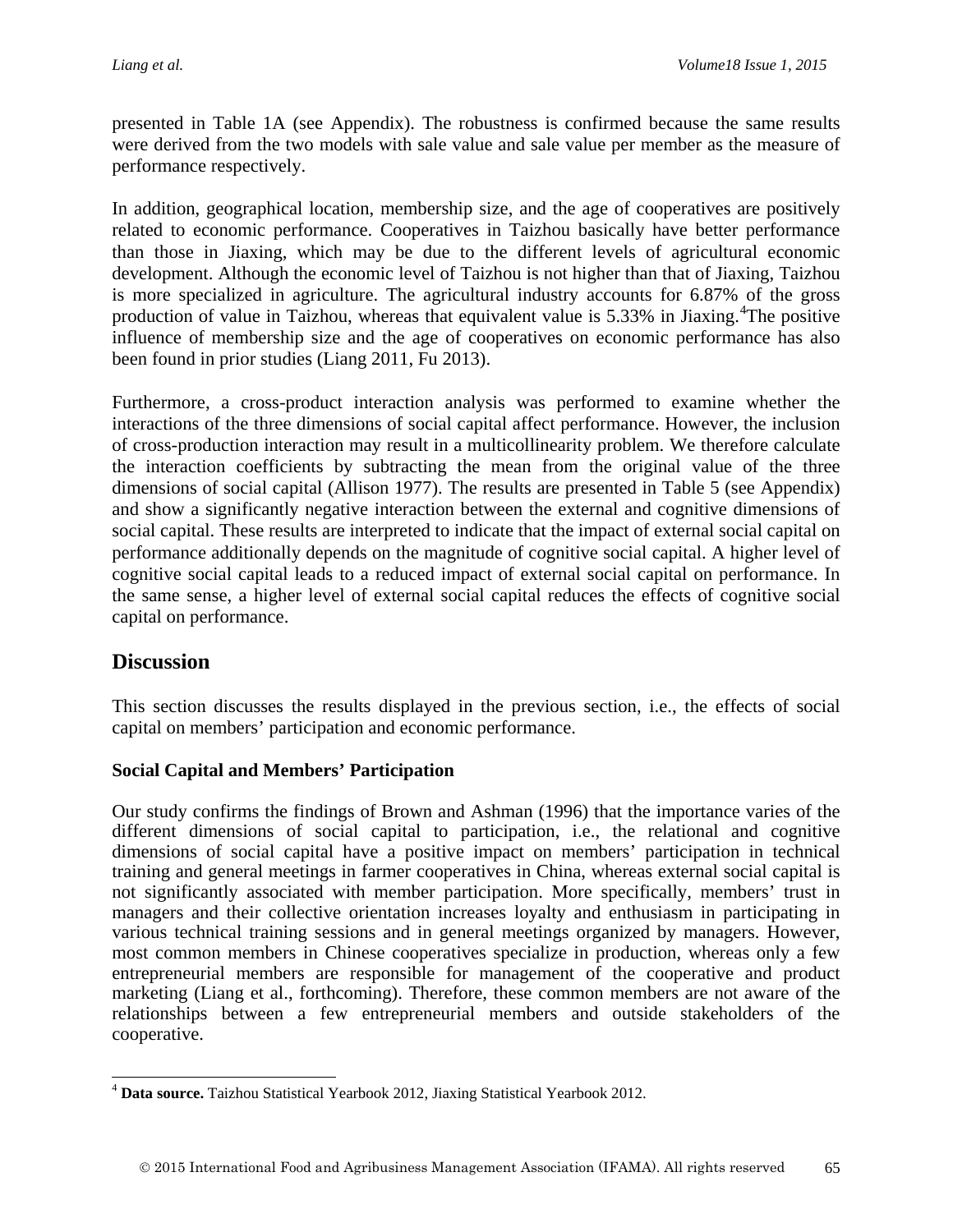#### **Social Capital and Economic Performance**

The associations between the three dimensions of social capital and the economic performance of farmer cooperatives are specified.

#### *External Dimension of Social Capital*

The results of the empirical analysis demonstrate that external networks or the social ties of cooperatives with both vertically and horizontally related stakeholders – such as input suppliers, clients, cooperators, competitors, and the government –affect the performance of farmer cooperatives. The external networks of an organization can produce market information, technology information, and budgetary resources, which are helpful to the economic outcomes of cooperatives (Knack and Keefer 1997, Andersson et al. 2002, Robison et al. 2002, Liang et al., forthcoming).

The term embeddedness is used by many scholars to explain how social networks affect the economic behavior and performance of organizations and how institutional arrangements support transactions (Granovetter 1985, Hagedoorn 2006). Chinese farmer cooperatives' connection with or embeddedness in external organizations is highlighted by many scholars (Xu 2005, Li and Zuo 2013). Li and Zuo (2013) recognize four types of networks in which Chinese farmer cooperatives are embedded: members, the village community, other market participants, and external source providers, such as governments and finance companies. Among the four types of social ties, village community is more likely to be related to the social dimension of cooperatives, whereas the others are more typically associated with the economic dimension. Cooperatives' ties with members in the current study are regarded as internal relationships.

#### *Relational Dimension of Social Capital*

Trust within farmer cooperatives –including trust both among members and between members and managers – is positively associated with the economic performance of cooperatives. As (1997) state, trust tends to reduce enforcement costs and strengthen commitment to joint activities. However, Hansen et al. (2002) argue that the effects of the different manifestations of trust on performance of cooperatives depend on organizational contexts. The complexity of services provided and geographic dispersion of members and facilities are two primary characteristics that influence the effects of trust on performance. They argue that when cooperatives provide more complex services and/or members have greater geographic dispersion, trust among members is more important than trust between members and managers, and vice versa. Cooperatives in China are characterized by limited services, such as input supplies, technique training, and sales, and only 8% of cooperatives offer members process services. All the cooperatives investigated in the current study have a relatively small membership and condensed geographic dispersion of members. The average membership of the investigated cooperatives is 69 and 65% of cooperatives have members geographically from a local town. Hence, trust between members and managers may be more important with respect to the economic performance of cooperatives, whereas trust among members is more associated with the social dimension.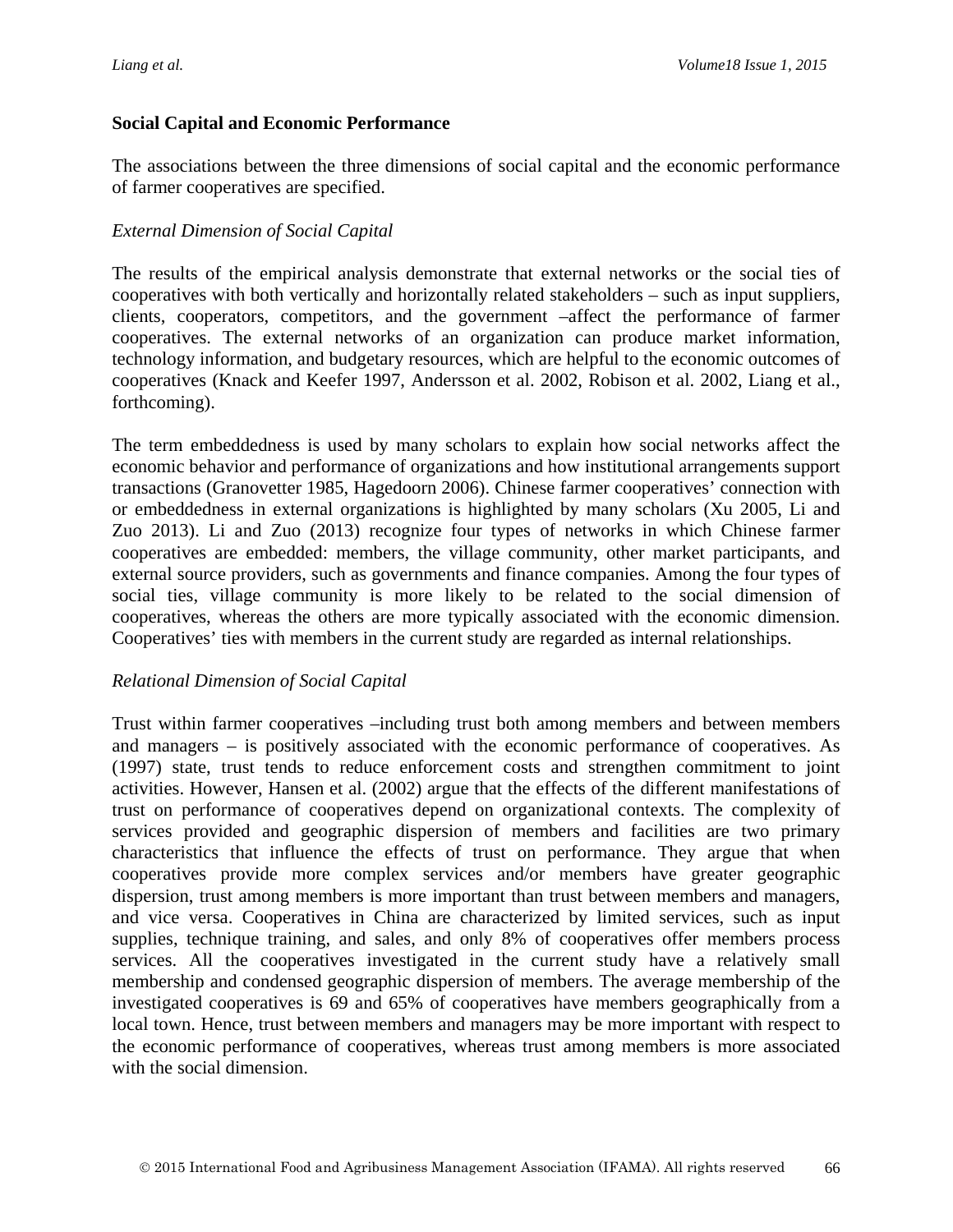Cooperatives currently face a decrease in trust for various reasons (Valetinov 2004), and it is notable that Chinese farmer cooperatives are no exception. The factors that lead to the tendency of decreasing trust in cooperatives are manifold. First, the enlarging size of cooperatives leads to looser relationships between members, as well as between members and the management, which causes a change in member attitudes toward cooperatives (Feng et al. 2011, Nilsson et al. 2012). Member commitments are relaxed.

Second, management of cooperatives is becoming more powerful and more independent (Bijman et al. 2013). Member managers are playing essential roles in Chinese farmer cooperatives. Furthermore, professional management has been adopted by a few cooperatives, which widens the gap between members and management. Communication and bridging between members and management are more principle-agent based, rather than community and trust based.

Third, cooperatives are becoming more similar to capitalist firms in terms of both internal governance and external activities(Nilsson et al. 2012), which means that they are moving from a defensive orientation to a more offensive orientation in terms of market activities. In addition, members interact with their cooperative on the basis of economic efficiency. Members place more value on economic benefits and transactions that pertain to market activities. Social benefits, which used to be one of the critical incentives driving farmers to join cooperatives, are beginning to be less of a factor. Moreover, as the size of cooperatives increases, the return on economic capital exceeds the return from social capital.

### *Cognitive Dimension of Social Capital*

A common understanding of collective orientation and missions by members contributes to the economic performance of farmer cooperatives, which supports the positions of many scholars (Rudd 2000, Ole Borgen 2001, Chow and Chan 2008, Pearson et al. 2008). A collective orientation is one of the most important preconditions of the genesis and development of farmer cooperatives (Lin and Wang 2002, Wang 2010).An understanding of goals provides an incentive for members to pursue and achieve these goals. Chinese farmer cooperatives typically feature a few core members who dominate. Common members must be sufficiently informed and trained to understand the collective orientation and mission of cooperatives. Management teams must develop clear goals and deliver information to members. Thus, general meetings are quite important.

Nowadays most cooperatives adopt professional management (Bijman et al. 2013). This contributes to the innovation and market orientation of cooperatives (Kyriakopoulos et al. 2004). However, the distance between the management and members is getter larger and members' collective orientation may be drained. Besides, members are more heterogeneous in terms of production size and products due to consumers' demand variance. A series of methods, such as constructing the homepages of the cooperative and electing member representatives who may attend important meetings, may be adopted by cooperatives to keep members informed of the status of the cooperatives. In addition, a proper culture of an organization may help members understand the collective orientation (La Porta et al. 1997). In addition, having a proper culture in an organization helps members understand the collective orientation (La Porta et al. 1997).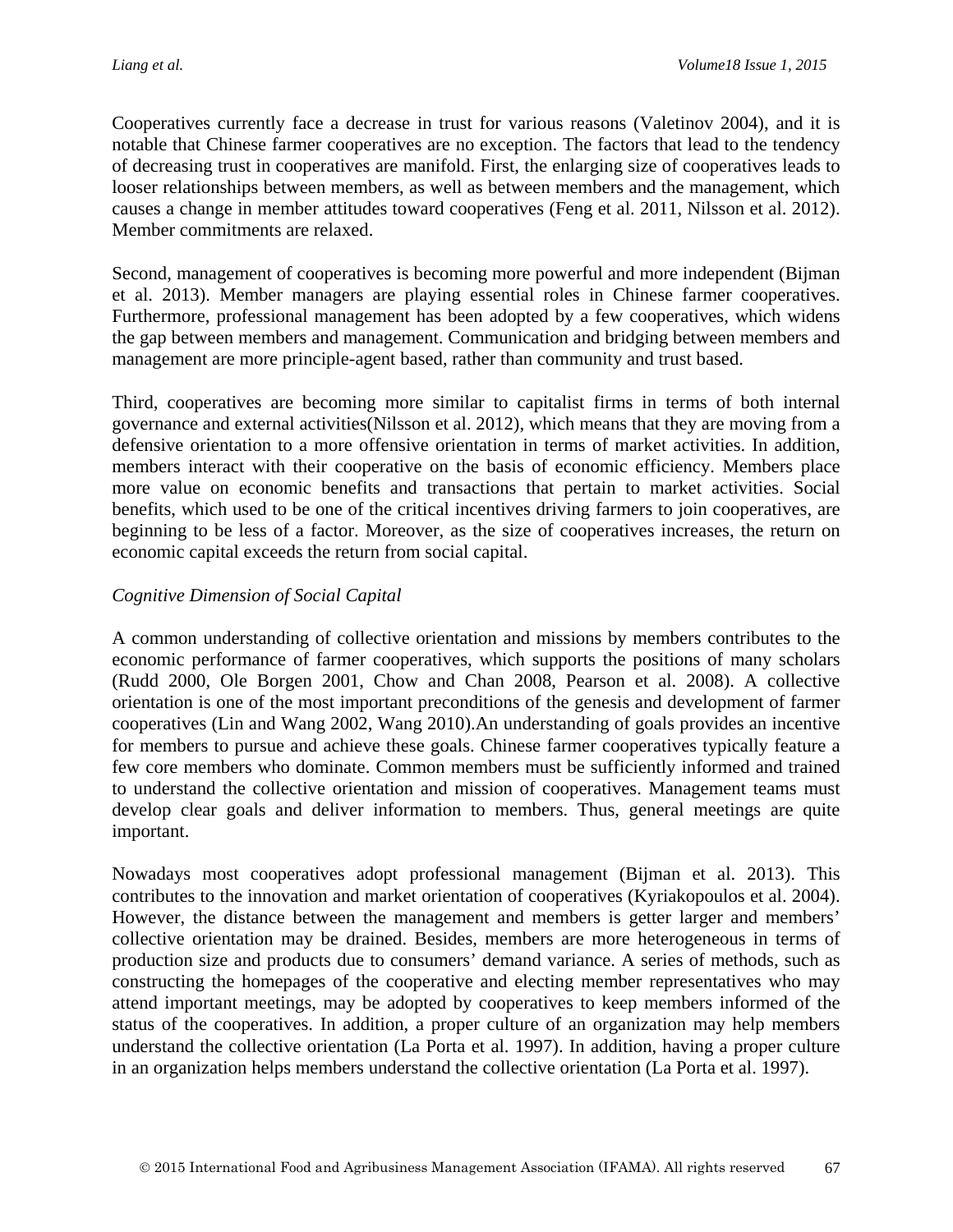### **Conclusion and Future Research**

This study investigates the impact of social capital on member participation in collective activities and on the economic performance of Chinese farmer cooperatives, in particular. It adds to the literature, both theoretically and empirically, regarding the composition, measurement, and role of social capital pertaining to farmer cooperatives. Social capital is indicated by three dimensions, i.e., the external, relational, and cognitive dimensions. These dimensions are interpreted as external networks, trust, and a common understanding of goals and mission, respectively, in this empirical study. The empirical results show the following: 1) members' participation in technical training and general meetings is more active in cooperatives with a higher level of relational and cognitive social capitals, and 2) all three dimensions of social capital positively influence the economic performance of cooperatives.

Social capital is given greater value in organizations characterized by collective action and is also denser when trust and norms being more greatly emphasized (Granovetter 2005). Small groups have denser social capital because people have closer spatial and emotional contacts. Although the creation and benefits of social capital are related to individuals, it is bound to groups and produces goods that are collective (Uphoff and Wijayaratna 2000). The current study, based on data from Chinese farmer cooperatives, confirms the beneficial role of social capital.

Like physical capital and human capital, the creation of social capital requires a sustainable investment of time and effort (Ostrom 1994). It is produced through interactions between individuals and organizations and systems (Gillies 1998).A long-term and focused commitment is required to develop social capital, and its creation is even more difficult than that of physical or human capital due to the commitment required to develop long-term interpersonal relations and the collective participation of all members. As the size and/or member heterogeneity of a group expand, maintaining and growing social capital become increasingly difficult (Coulter et al. 1999, Markelova et al. 2009).Nevertheless, social capital is a resource thatgrows the more it is used (Powell 1996, Gillies 1998). The stock of social capital increases, rather than decreases, with use. Moreover, social capital is characterized by idiosyncrasy or specificity, i.e., it is strongly connected to the personal identity of its bearers and cannot be transferred to other groups without losing value or bearing a cost (Valentinov 2004).

There are various possibilities for future research. We interviewed only chairpersons, used chairpersons' social networks as those of the cooperatives, and took chairpersons' evaluation of trust and members' understanding of collective orientation to roughly measure the relational and cognitive dimensions of social capital, which may be limitations of this study. It would be of value to try an alternative method of measurement, e.g., interviewing members of each cooperative to measure social capital from their perspective.

The volume of social capital may be influenced by sectors (Li and Zuo 2013). We did not examine the impact of social capital on the economic performance of cooperatives among different sectors. It would be helpful to evaluate the impact of social capital on the performance of farmer cooperatives in different product sectors. Cooperatives producing high value added products such as vegetables and fruits of may be more dependent on inter-organizational social capital due to the need for a broad marketing network, while bulk products mostly are provided via wholesale market.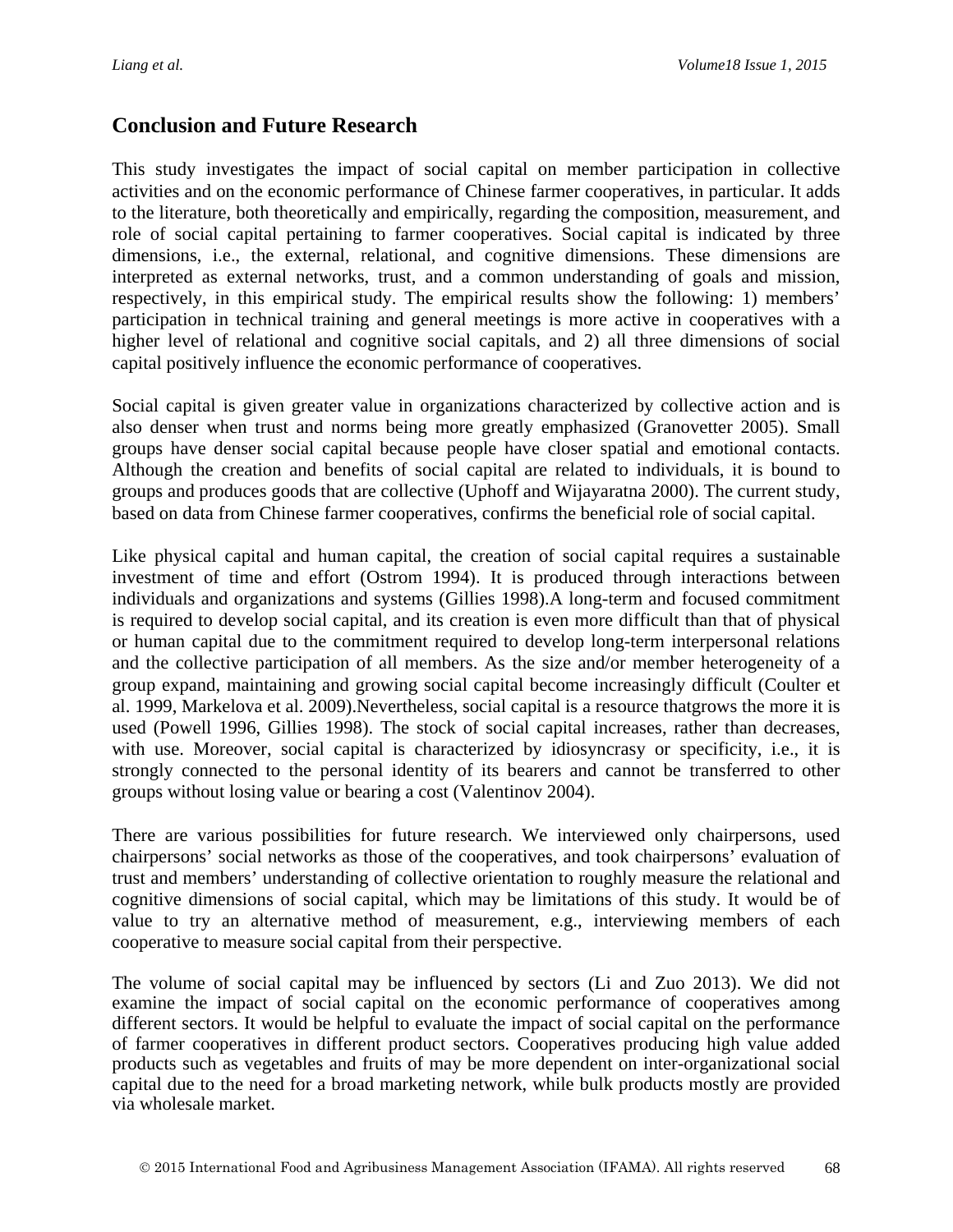It is logical to argue that social capital provides an incentive for members to participate in collective activities, but members' active participation also helps create social capital (Wollebaek and Selle 2002). Lin (1999) also states that, all scholars remain committed to the view that it is the interacting members who contribute to the maintenance and building of social capital. It would contribute to the current study by investigating the interaction between social capital and member activities.

The dependent nature of cooperatives on social capital causes limitations as well. Zhao (2003) specifies that the presence of social capital may restrain the entry of outsiders, limit members' business motivation and innovation, and delay the promotion of some talented individuals. Studies concerning the negative influence of social capital on the development of farmer cooperatives, such as the impact of social capital on agricultural firms' product innovation, would be interesting.

## **Acknowledgements**

This research is supported by Zhejiang Provincial Natural Science Foundation of China project (Grant No. LQ14G030041), Zhejiang Philosophy and Social Science project (Grant No. 13JDQY01YB), and the National Natural Science Foundation of China project (Grant No. 71373063, Grant No. 71333011).

## **References**

- Adler, P.S., and S. Kwon. 2002. Social capital: Prospects for a new concept. *Academy of Management Review* 27 (1): 17-40.
- Allison, P.D. 1977. Testing for interaction in multiple Regression. *American Journal of Sociology* 83: 144–153.
- Andersson, U., M. Forsgren, and U. Holm. 2002. The strategic impact of external networks: subsidiary performance and competence development in the multinational corporation. *Strategic Management Journal* 23 (11): 979-996.
- Arrow, K.J. 1972. Gifts and exchanges. *Philosophy & Public Affairs* 1(4):343-362.
- Beugelsdijk, S. and T. Van Schaik. 2005. Social capital and growth in European regions: an empirical test. *European Journal of Political Economy* 21 (2): 301-324.
- Bijman, J., G. Hendrikse, and A.van Oijen.2013. [Accommodating two worlds in one](http://onlinelibrary.wiley.com.ezproxy2.library.arizona.edu/doi/10.1002/mde.2584/full)  [organisation: changing board models in agriculturalcooperatives.](http://onlinelibrary.wiley.com.ezproxy2.library.arizona.edu/doi/10.1002/mde.2584/full) *Managerial and Decision Economics* 34(3-5): 204-217.
- Bingen, J., A. Serrano, and J. Howard. 2003. Linking farmers to markets: Different approaches to human capital development. *Food Policy* 28 (4): 405-419.
- Brown, L.D., and D. Ashman. 1996. Participation, social capital, and intersectoral problem solving: African and Asian cases. *World Development* 24(9): 1467-1479.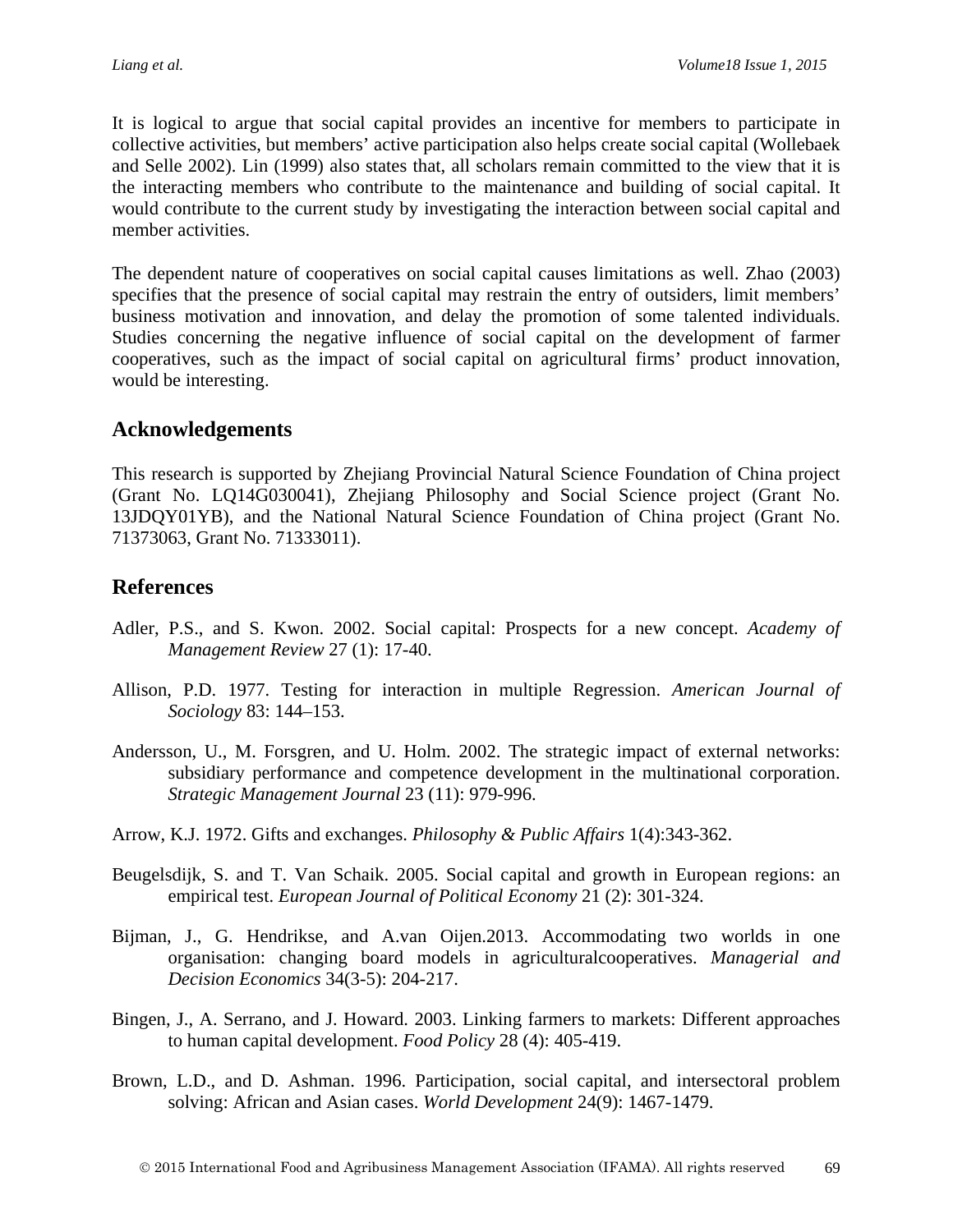- Bowles, S., and H. Gintis. 2002. Social capital and community governance. *EconomicJournal* 112: 419-436.
- Chloupkova, J.G., L.H. Svendsen, and G.T. Svendsen.2003. Building and destroying social capital: The case of cooperative movements in Denmark and Poland. *Agriculture and Human values* 20 (3): 241-252.
- Chow, W.S., and L.S. Chan.2008. Social network, social trust and shared goals in organizational knowledge sharing. *Information & Management* 45 (7): 458-465.
- Coleman, J.S. 1988. Social capital in the creation of human capital. *American Journal of Sociology* 94: 95-120.
- Cook, M.L. 1995. The future of US agricultural cooperatives: A neo-institutional approach. *American Journal of Agricultural Economics* 77(5): 1153-1159.
- Cooke, P., and N. Clifton. 2004. Spatial variation in social capital among UK small and mediumsized enterprises. In *Entrepreneurship and Regional Economic Development: A Spatial Perspective*, edited by P. Nijkamp, R. Stough, and H. de Groot. Edward Elgar: Cheltenham.
- Cooke, P., N. Clifton, and M. Oleaga. 2005. Social capital, firm embeddedness and regional development. *Regional Studies* 39 (8): 1065-1077.
- Coulter, J., A.Goodland, A.Tallontire, and R.Stringfellow. 1999. Marrying Farmer Cooperation andContract Farming for Service Provision in Liberalising Sub-Saharan Africa. ODI Natural ResourcePerspectives, Number 48.
- Dunn, J.R. 1988. Basic Cooperative Principles and Their Relationship to Selected Practices. *Journal of Agricultural Cooperation* 3: 83-93.
- Dyer, J.H., and H. Singh.1998. The relational view: cooperativestrategy and sources of interorganisational competitiveadvantage. *Academy of Management Review* 23: 660-679.
- Feng, L., J. Nilsson, P. Ollila, and K. Karantininis. 2011. The human values behind farmers' loyalty to their cooperatives. Paper presented at the  $5<sup>th</sup>$  international conference on Economics and Management of Networks, Limassol, Cyprus,December.
- Fu, Y. 2013. Study on the Efficiency of Agricultural Cooperatives: The Static and Dynamic Analyses based on the Objective Function. Ph.D. diss., Zhejiang University, China.
- Gillies, 1998. Effectiveness of alliances and partnerships for health promotion. *Health Promotion International* 13(2): 99-120.
- Granovetter, M. 1985. Economic action and social structure: Theproblem of embeddedness. *American Journal of Sociology* 91: 481-510.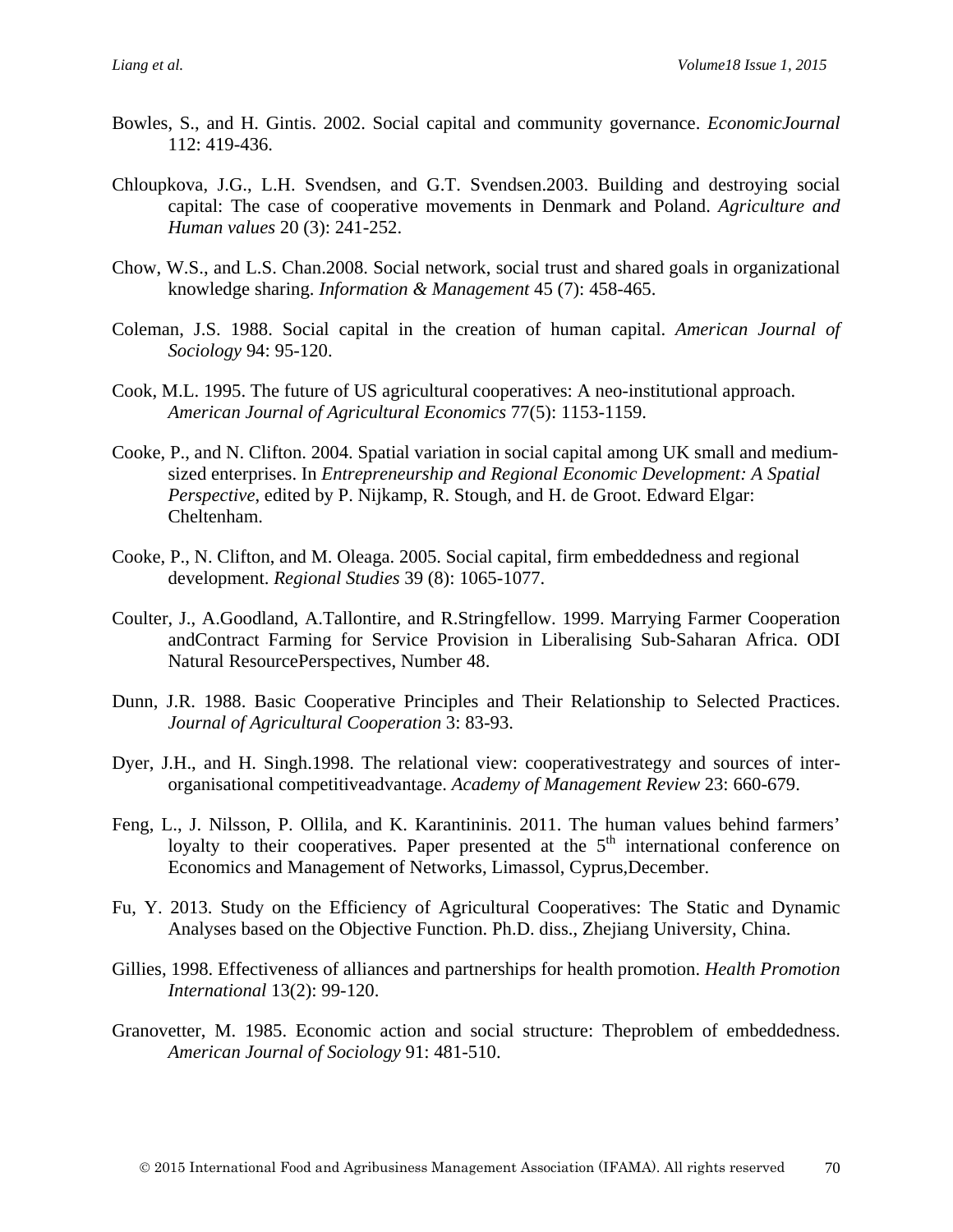- Granovetter, M. 2005. The impact of social structure on economic outcomes. *The Journal of Economic Perspectives* 19 (1): 33-50.
- Gulati, R., N. Nohria, and A.Zaheer. 2000. [Strategic networks.](http://tc.liblink.umn.edu/sfx_local?ctx_enc=info%3Aofi%2Fenc%3AUTF-8&ctx_id=10_1&ctx_tim=2011-09-27T10%3A46%3A9CDT&ctx_ver=Z39.88-2004&rfr_id=info%3Asid%2Fsfxit.com%3Acitation&rft.atitle=Strategic%20networks&rft.aufirst=Akbar&rft.aulast=Zaheer&rft.date=2000&rft.epage=215&rft.genre=article&rft.issn=0143-2095&rft.issue=3&rft.jtitle=Strategic%20Management%20Journal&rft.spage=203&rft.volume=21&rft_val_fmt=info%3Aofi%2Ffmt%3Akev%3Amtx%3Aarticle&sfx.title_search=exact&url_ctx_fmt=info%3Aofi%2Ffmt%3Akev%3Amtx%3Actx&url_ver=Z39.88-2004) *Strategic Management Journal* 21:203-215.
- Guo, H., and D. Lou. 2009. Factors influencing the development of farmer cooperatives: Based on cases from Zhejiang. *Chinese Rural Economy* 8: 24-31.
- Hagedoorn, J. 2006. Understanding the cross-level embeddedness of interfirm partnership formation. *Academy of management review* 31 (3): 670-680.
- Hansen, M.H., J.L. Morrow Jr., and J.C. Batista. 2002. The impact of trust on cooperative membership retention, performance, and satisfaction: an exploratory study. *The International Food and Agribusiness Management Review* 5 (1): 41-59.
- Hansmann, H. 1996. *The Ownership of Enterprise*. The Belknap Press of Harvard University Press, Cambridge, MA.
- Hayami, Y. 2009. Social Capital, Human Capital and the Community Mechanism: Toward a Conceptual Framework for Economists. *Journal of Development Studies* 45: 96-123.
- Hazell, P., C. Poulton, S. Wiggins, and A. Dorward. 2006. The future of small farms: synthesis paper. Based on Research Workshop organized by IFPRI, ODI and Imperial College, Wye.
- Hendrikse, G.W.J. 2007. Boards in cooperatives versus corporation: Irrelevance and incentives. In *Vertical Markets and Cooperative Hierarchies*, edited by K. Karantininis and J. Nilsson, 137-150. Elsevier: Amsterdam.
- Hind, A.M. 1997. The changing values of the cooperative and its business focus. *American Journal of Agricultural Economics*79(4): 1077-1082.
- Hogeland, J.A. 2006. The economic culture of US agricultural cooperatives. *Culture & Agriculture* 28(2): 67-79.
- Huang, X. 2009. Performance of farmer cooperatives. Ph.D. Diss., Sichuan Agricultural University, China.
- Huang, S., J. Lin, and X. Xu. 2008. Governance mechanism and performance of farmer cooperatives. *Chinese Rural Economy* 3: 65-73.
- Huang, S. and X. Xu. 2008. Analysis on member heterogeneity and organizational structure of farmer cooperatives. *Journal of Nanjing Agricultural University (Social Science Version)* 8(3): 1-7, 43.
- Knack, S. and P. Keefer. 1997. Does social capital have an economic payoff? A cross-country investigation. *The Quarterly Journal of Economics* 112 (4): 1251-1288.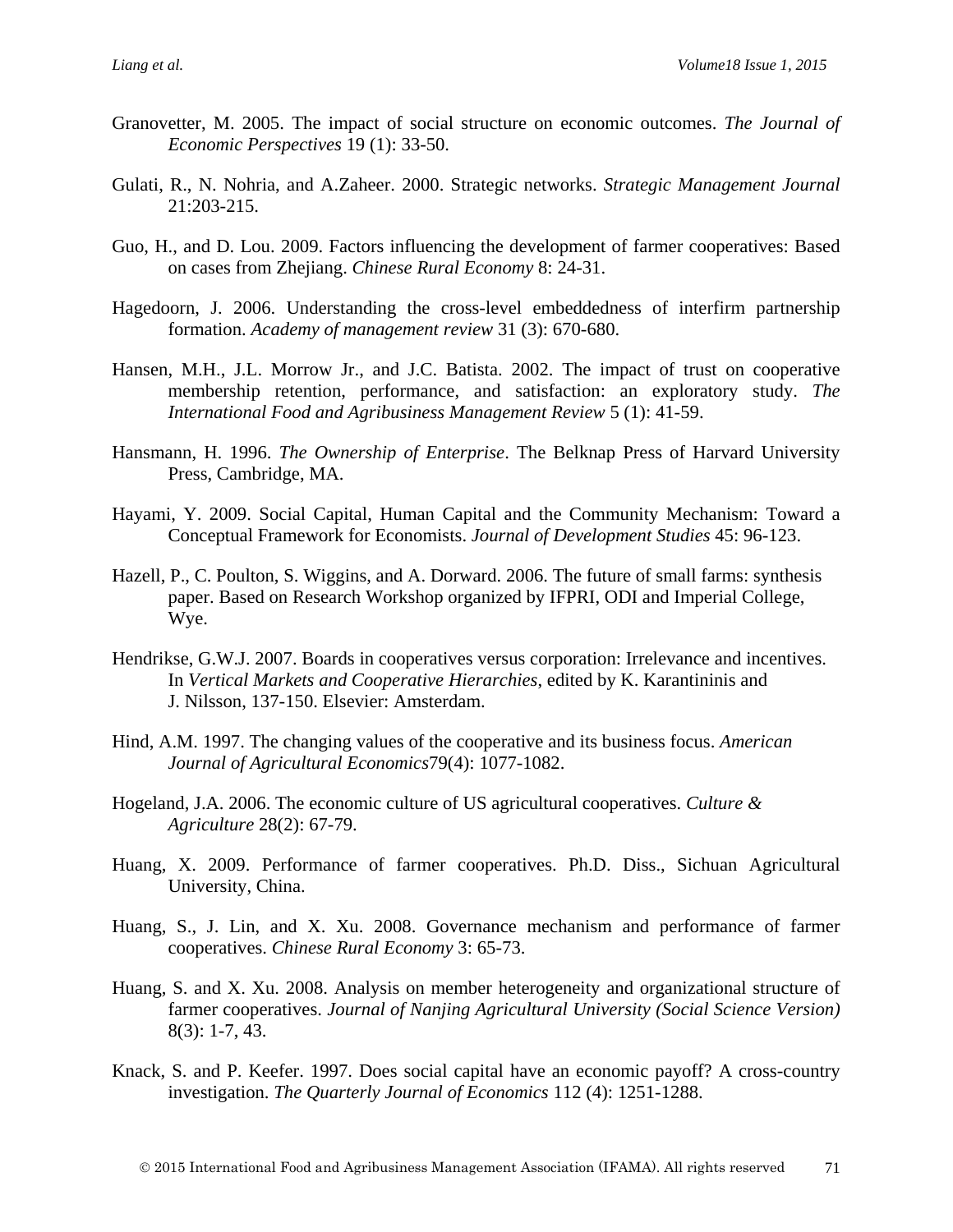- Kyriakopoulos, K., M. Meulenberg, and J. Nilsson. 2004. The impact of cooperative structure and firm culture on market orientation and performance. *Agribusiness*20 (4): 379–396.
- La Porta, R., F.Lopez-de-Silanes, A.Shleifer, and R.W. Vishny. 1997. Trust in large organization. *American Economic Review* 87: 333-338.
- Lang, K.A. 2006. Cognition, agency theory and organizational failure: A Saskatchewan wheat pool case study. Master Thesis, University of Saskatchewan, Saskatoon, Canada.
- Lee, R. 2009. Social capital and business and management: Setting a research agenda. *International Journal of Management Reviews* 11(3): 247-273.
- LeVay, C., 1983. Agricultural co-operative theory: A review. *Journal of Agricultural Economics* 34(1): 1-44.
- Li, J., and Y. Zheng. 2008. Rural elite, social capital, and trends of rural cooperatives. *Social Science Studies* 2: 82-85.
- Li, C., and T. Zuo. 2013. Building the survival space of cooperatives under the perspective of 'embeddedness': Based on a farmer cooperative in Yanchi. *Issues in Agricultural Economy* 6: 30-36.
- Liang, Q. 2011. The Impact of Cooperatives on Famers'Production Income and Scale Efficiency: Based on a Theoretical Model and Empirical Analyses. Ph.D. diss., Zhejiang University, China.
- Liang, Q., and G. Hendrikse. 2013. Core and common members in the genesis of farmer cooperatives in China. *Managerial and Decision Economics* 34(3-5):117-361.
- Liang, Q., G. Hendrikse, Z. Huang, and X. Xu. Governance structure of Chinese Farmer Cooperatives: Evidence from Zhejiang Province. *Agribusiness*, Forthcoming.
- Lin, N. 1999. Building a network theory of social capital. *Connections* 22 (1): 28-51.
- Lin, J., and Y. Ma. 2006. The boundary between farmer cooperatives and IOFs: From the perspective of transaction cost and organizational cost. *Agricultural Economics Issue* 3: 16-20.
- Lin, J., and N.Wang.2002. Equality and efficiency: Principles and institutional arrangement of farmer cooperatives. *Issues in Agricultural Economy* 9:46-49.
- Luo, Q., and Z. Wang. 2010. Social capital and governance of collective action dilemma in farmer cooperative economic organization. *The Chinese Cooperative Economic Review* 10: 107-114.
- Lyon, F., 2000. Trust, networks and norms: the creation of social capital in agricultural economies in Ghana. *World Development* 28 (4): 663-681.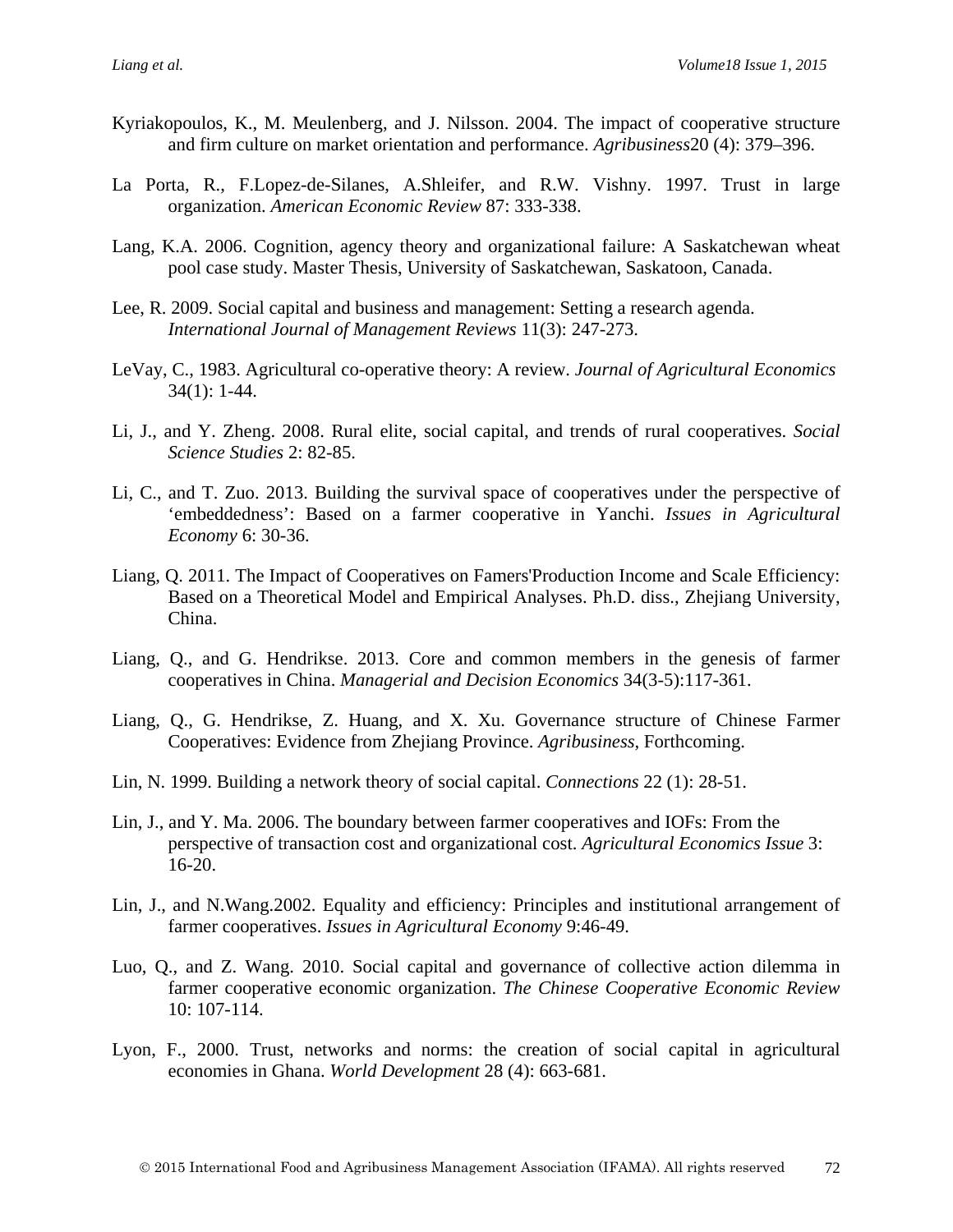- Markelova, H., R. Meinzen-Dick, J. Hellin, and S. Dohrn. 2009. Collective action for smallholder market access. *Food policy* 34 (1): 1-7.
- Misztal, B.A. 1996. *Trust*. Cambridge: Polity Press.
- Nahapiet, J., and S.Ghoshal. 1998. Social Capital, Intellectual Capital, and the Organizational Advantage. *The Academy of Management Review* 23 (2): 242- 266.
- Narayan, D., and L.Pritchett. 1997. Cents and sociability: Household income and social capital in Rural Tanzania. World Bank Research Working Paper No. 1796, Washington: The World Bank.
- Nilsson, J., and G.W.J. Hendrikse. 2011. Gemeinschaft and Gesellschaft in Cooperatives. In *New Development in the Theory of Networks: Franchising, Alliances and Cooperatives*, edited by M. Tuunanen, J. Windsperger, G. Cliquet, and G. Hendrikse, 339–352. Springer-Verlag: Berlin Heidelberg.
- Nilsson, J., G.L.H.Svendsen, and G.T. Svendsen. 2012. Are Large and Complex Agricultural Cooperatives Losing Their Social Capital? *Agribusiness* 28 (2): 187–204.
- Novkovic, S. 2013. Reflections on the International Symposium of Co-operative Governance. *Journal of Co-operative Organization and Management* 1: 93-95.
- Ole Borgen, S. 2001. Identification as a TrustGenerating Mechanism in Cooperatives. *Annals of Public and Cooperative Economics* 72 (2): 209-228.
- Ostrom, E. 1994. Constituting Social Capital and Collective Action. *Journal of Theoretical Politics* 6 (4): 527-562.
- Ouchi, W.G. 1980. Markets, bureaucracies, and clans. *Administrative Science Quarterly* 1( 25): 129-141.
- Pearson, A.W., J.C. Carr, and J.C. Shaw. 2008. Toward a theory of familiness: A social capital perspective.*Entrepreneurship Theory and Practice* 32 (6): 949-969.
- Powell, W.W. 1996.Trust-based forms of governance, In*Trust in Organisations*, edited by R.M. Kramer and T.R. Tyler. Thousand Oaks, CA: Sage.
- Putnam, R.D. 1993. The prosperous community: Social capital and public life. *American Prospect* 13: 35-42.
- Putnam, R.D. 1995. Bowling alone: America's declining social capital. *Journal of Democracy* 6  $(1): 65-78.$
- Robison, L.J., A.A. Schmid, and E.S. Marcelo. 2002. Is social capital really capital? *Review of Social Economy* 60 (1): 1-21.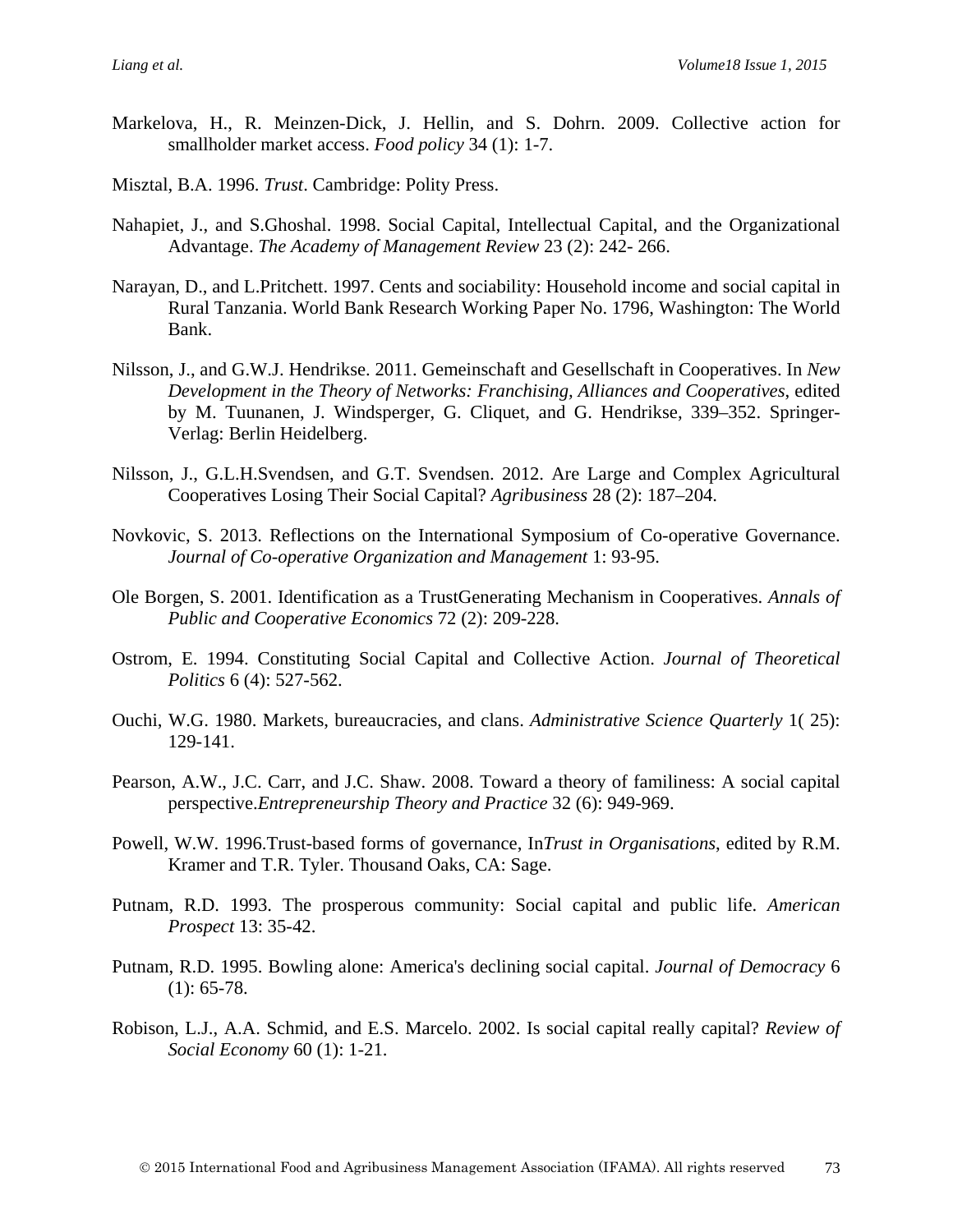- Royer, J.S., and D.B. Smith. 2007. Patronage Refunds, Producer Expectations, and Optimal Pricing by Agricultural Cooperatives. *Journal of Cooperatives* 20: 1-16.
- Rudd, M.A. 2000. Live long and prosper: collective action, social capital and social vision. *Ecological Economics* 34 (1): 131-144.
- Shao, K. 2014. The Analysis on the Behaviors of Member Participation in Farmer Specialized Cooperatives. PhD dissertation, Zhejiang University.
- Teorell, J. 2003. Linking Social Capital to Political Participation: Voluntary Associations and Networks of Recruitment in Sweden1. *Scandinavian Political Studies* 26 (1): 49-66.
- Tribl, C. 2009. Spatial competition of food processing cooperatives in a mixed market–the case of uniform delivered pricing. Working paper, Federal Institute of Agricultural Economics, Austria.
- Tsai, W., and S. Ghoshal. 1998. Social capital and value creation: The role of intrafirm networks. *Academy of Management Journal* 41 (4): 464-476.
- Uphoff, N. 1992. *Learning from Gal Oya: Possibilities for Participatory Development and Post-Newtonian Social Science*. Ithaca, N.Y: Cornell University Press.
- Uphoff, N., and C.M. Wijayaratna. 2000. Demonstrated benefits from social capital: the productivity of farmer organizations in Gal Oya, Sri Lanka. *World Development* 28 (11): 1875-1890.
- Valentinov, V. 2004. Toward a social capital theory of cooperative organisation. *Journal of Cooperative Studies* 37 (3): 5-20.
- Valentinov, V. 2007. Why are cooperatives important in agriculture? An organizational economics perspective. *Journal of institutional Economics* 3 (1): 55-69.
- Wang, Y. 2010. Industry expansion, organization innovation, and farmer cooperative growth. *China Rural Survey* 2: 47-50.
- Westlund, H. 2006. *Social Capital in the Knowledge Economy: Theory and Empirics*. Springer: Berlin.
- Westlund, H., and F. Adam. 2010. Social Capital and Economic Performance: A Meta-analysis of 65 Studies. *European Planning Studies* 18:6, 893-919.
- Wollebaek, D., and P. Selle. 2002. Does participation in voluntary associations contribute to social capital? The impact of intensity, scope, and type. *Nonprofit and Voluntary Sector Quarterly* 31 (1): 32-61.
- Wu, W., and A. Leung. 2005. [Does a micro-macro link exist between](http://link.springer.com/article/10.1007/s10490-005-4119-7) managerial value of [reciprocity,social capitaland firm performance? The case of SMEs in China.](http://link.springer.com/article/10.1007/s10490-005-4119-7) *Asia Pacific Journal of Management* 22(4): 445-463.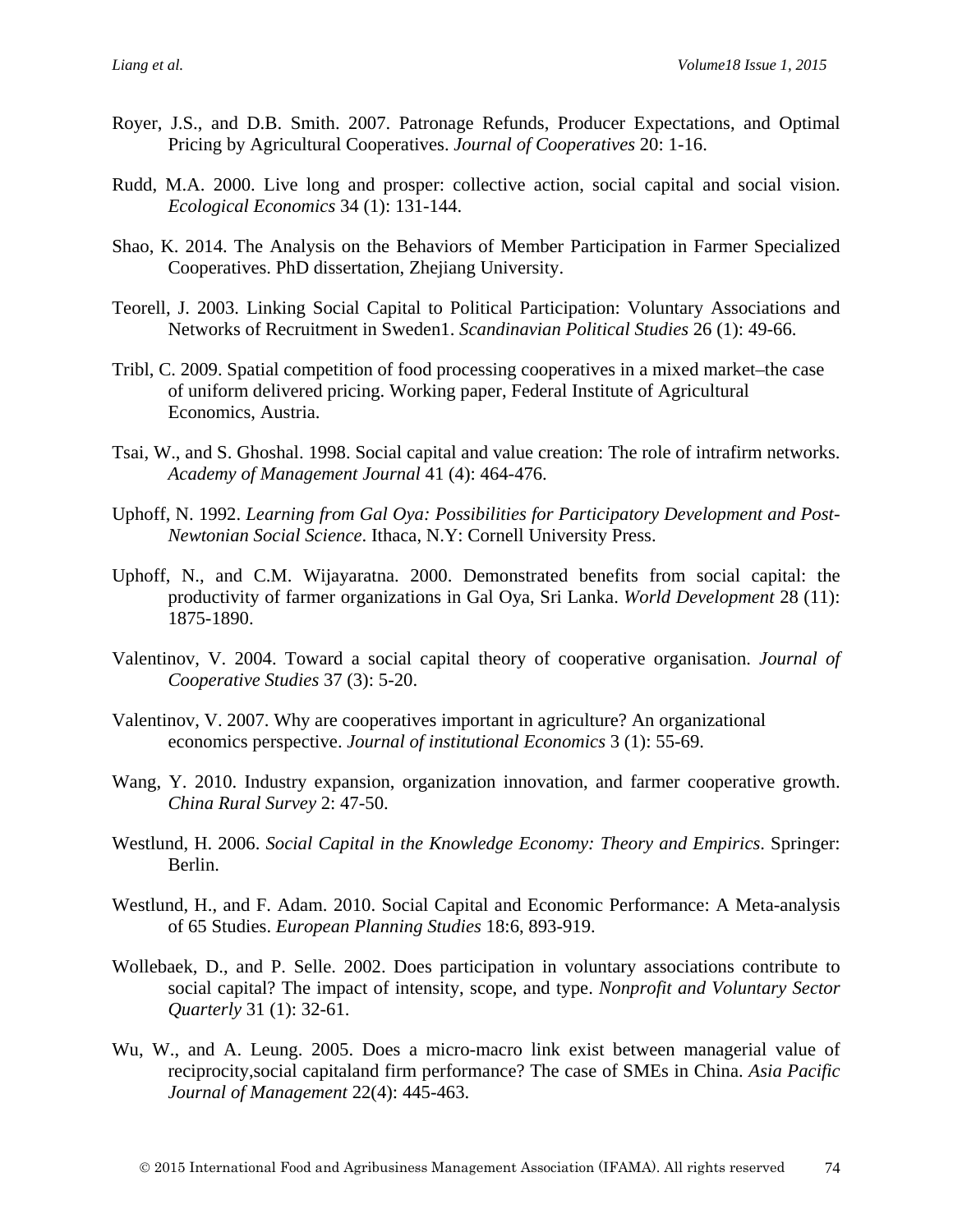- Xu, F., C.Song, and C.Hang. 2013. The influence of social capital on farmer specialized cooperatives. *Theoretic Observation* 12: 82-83.
- Xu, X. 2005. Institutional Analysis on Farmer Specialized Cooperatives in China. The Publishing House of Economic Science.
- Zaheer, A., B. McEvily, and V. Perrone. 1998. Does trust matter? Exploring the effects of interorganizational and interpersonal trust on performance. *Organization Science* 9(2): 141- 159.
- Zhao, Q., and Y. Li. 2007. The cooperative economy ofsocial networks and China's rural society: Based on social capital perspective. *Issues in Agricultural Economy* 8: 40-46.
- Zhao, Y. 2003. New trends in social capital theory. *Social Sciences Abroad* 3: 54-59.
- Zhang, Q., and H.G. Fung. 2006. China's social capital and financial performance of private enterprises. *Journal of Small Business and Enterprise Development* 13(2): 198 – 207.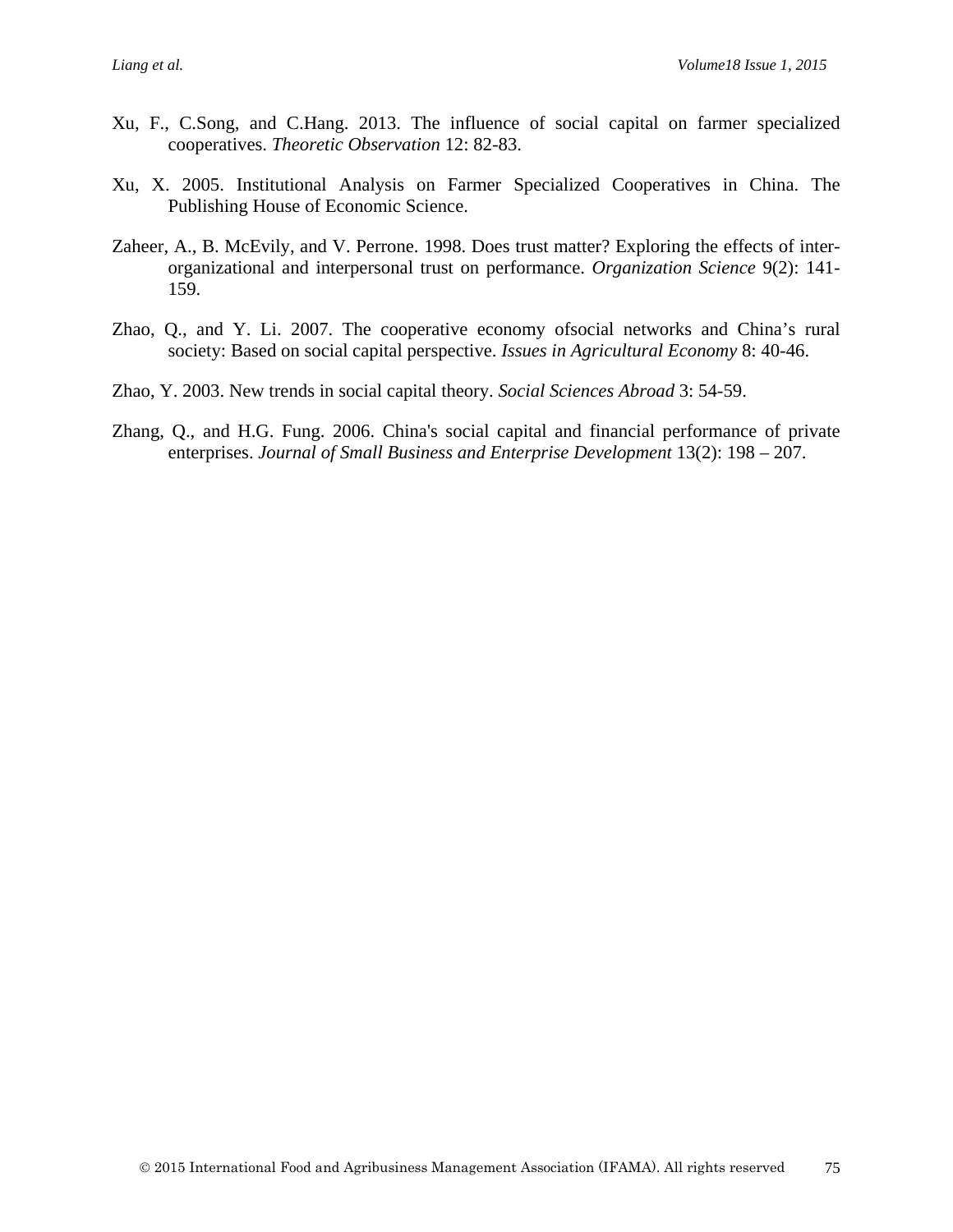# **Appendix**

| Table 1A. The impact of social                                                                                      |                                                                                  |                                                                                              |                                                                                                                                                                                      |                                                                                                | capital on performances (in terms of sale value per member)                                                      |                                                                                                                                                                                                                                                                                                         |                                                                                                                                                                         |                                                                                                                                                                                                                                                                                                                                                                                                                                                               |
|---------------------------------------------------------------------------------------------------------------------|----------------------------------------------------------------------------------|----------------------------------------------------------------------------------------------|--------------------------------------------------------------------------------------------------------------------------------------------------------------------------------------|------------------------------------------------------------------------------------------------|------------------------------------------------------------------------------------------------------------------|---------------------------------------------------------------------------------------------------------------------------------------------------------------------------------------------------------------------------------------------------------------------------------------------------------|-------------------------------------------------------------------------------------------------------------------------------------------------------------------------|---------------------------------------------------------------------------------------------------------------------------------------------------------------------------------------------------------------------------------------------------------------------------------------------------------------------------------------------------------------------------------------------------------------------------------------------------------------|
|                                                                                                                     |                                                                                  |                                                                                              |                                                                                                                                                                                      | $\widehat{\mathbf{t}}$                                                                         | $\mathbf{\widehat{e}}$                                                                                           | $\widehat{\bullet}$                                                                                                                                                                                                                                                                                     | $\epsilon$                                                                                                                                                              | $\widehat{\mathbf{e}}$                                                                                                                                                                                                                                                                                                                                                                                                                                        |
| Location                                                                                                            |                                                                                  | $\frac{(2)}{0.539}$                                                                          |                                                                                                                                                                                      |                                                                                                |                                                                                                                  | 0.310                                                                                                                                                                                                                                                                                                   | 0.244                                                                                                                                                                   |                                                                                                                                                                                                                                                                                                                                                                                                                                                               |
|                                                                                                                     |                                                                                  |                                                                                              |                                                                                                                                                                                      |                                                                                                |                                                                                                                  |                                                                                                                                                                                                                                                                                                         |                                                                                                                                                                         | $\begin{array}{c} 0.222 \\ 0.88 \end{array}$<br>0.041                                                                                                                                                                                                                                                                                                                                                                                                         |
| Foundation                                                                                                          |                                                                                  |                                                                                              |                                                                                                                                                                                      |                                                                                                |                                                                                                                  | (61.19)                                                                                                                                                                                                                                                                                                 | $(0.97)$<br>0.033                                                                                                                                                       |                                                                                                                                                                                                                                                                                                                                                                                                                                                               |
|                                                                                                                     |                                                                                  |                                                                                              |                                                                                                                                                                                      |                                                                                                |                                                                                                                  |                                                                                                                                                                                                                                                                                                         |                                                                                                                                                                         |                                                                                                                                                                                                                                                                                                                                                                                                                                                               |
| Gender chairperson                                                                                                  |                                                                                  |                                                                                              |                                                                                                                                                                                      |                                                                                                | 745<br>(0.95)<br>(1.01)<br>(1.01)<br>(0.047                                                                      | $(0.92)$<br>$-0.052$                                                                                                                                                                                                                                                                                    | (0.78)                                                                                                                                                                  | (0.96)                                                                                                                                                                                                                                                                                                                                                                                                                                                        |
|                                                                                                                     | $\frac{(1)}{(2.59)}$<br>$(2.59)$<br>$(0.38)$<br>$(0.88)$<br>$(0.87)$<br>$(0.87)$ | $\begin{array}{c} (2.32) \\ 0.037 \\ 0.86) \\ 0.267 \\ 0.267 \\ 0.87) \\ 0.932 \end{array}$  |                                                                                                                                                                                      |                                                                                                | $(-0.19)$                                                                                                        | $(-0.22)$                                                                                                                                                                                                                                                                                               |                                                                                                                                                                         |                                                                                                                                                                                                                                                                                                                                                                                                                                                               |
| Education chairperson                                                                                               |                                                                                  |                                                                                              |                                                                                                                                                                                      |                                                                                                | $-0.056$                                                                                                         | $-0.055$                                                                                                                                                                                                                                                                                                |                                                                                                                                                                         |                                                                                                                                                                                                                                                                                                                                                                                                                                                               |
|                                                                                                                     | $(-0.67)$                                                                        | $(-0.60)$                                                                                    | $\begin{array}{c} \boxed{3} \\[-2.0ex] 0.321 \\[-2.0ex] 0.025 \\[-2.0ex] 0.058 \\[-2.0ex] 0.058 \\[-2.0ex] -0.042 \\[-2.0ex] -0.042 \\[-2.0ex] -0.042 \\[-2.0ex] -0.033 \end{array}$ | $0.478$<br>$(2.40)$<br>$(0.051)$<br>$(1.14)$<br>$(0.291)$<br>$(0.97)$<br>$(0.83)$<br>$(0.032)$ | $(-1.09)$                                                                                                        | $(-1.08)$                                                                                                                                                                                                                                                                                               | $\begin{array}{l} ( -0.27) \\ -0.059 \\ -0.008 \\ -0.008 \\ -0.521 \\ -0.249 \\ -0.249 \\ -0.249 \\ -0.083 \\ 0.033 \\ 0.003 \\ 0.003 \\ 0.003 \\ 0.003 \\ \end{array}$ | $\begin{array}{l} \left(-1.27\right) \\ \left(-1.12\right) \\ \left(-1.49\right) \\ \left(-1.59\right) \\ \left(-1.59\right) \\ \left(-1.59\right) \\ \left(-1.59\right) \\ \left(-1.59\right) \\ \left(-1.59\right) \\ \left(-1.59\right) \\ \left(-1.59\right) \\ \left(-1.59\right) \\ \left(-1.59\right) \\ \left(-1.59\right) \\ \left(-1.59\right) \\ \left(-1.59\right) \\ \left(-1.59\right) \\ \left(-1.59\right) \\ \left(-1.59\right) \\ \left(-1$ |
| Age chairperson                                                                                                     | 0.003                                                                            |                                                                                              | $-0.004$                                                                                                                                                                             |                                                                                                | $-0.005$                                                                                                         | $-0.004$                                                                                                                                                                                                                                                                                                |                                                                                                                                                                         |                                                                                                                                                                                                                                                                                                                                                                                                                                                               |
|                                                                                                                     |                                                                                  |                                                                                              |                                                                                                                                                                                      |                                                                                                |                                                                                                                  |                                                                                                                                                                                                                                                                                                         |                                                                                                                                                                         |                                                                                                                                                                                                                                                                                                                                                                                                                                                               |
| Working experience chairperson                                                                                      |                                                                                  |                                                                                              |                                                                                                                                                                                      |                                                                                                |                                                                                                                  |                                                                                                                                                                                                                                                                                                         |                                                                                                                                                                         |                                                                                                                                                                                                                                                                                                                                                                                                                                                               |
|                                                                                                                     | $\begin{array}{c} (0.19) \\ -0.351 \\ (-1.66) \\ 0.143 \\ (0.58) \end{array}$    | $\begin{array}{c} 0.004 \\ 0.22) \\ -0.350 \\ -1.65) \\ 0.137 \\ 0.053 \\ 0.001 \end{array}$ | $(-0.30)$<br>$-0.270$<br>$(-1.44)$<br>$0.234$<br>$(1.05)$                                                                                                                            | $(0.15)$<br>$-0.299$<br>$(-1.38)$<br>$0.154$<br>$(0.62)$                                       | $\begin{array}{l} (-0.34) \\ -0.193 \\ -0.193 \\ 0.235 \\ 0.002 \\ 0.002 \\ 0.04^{**} \\ 0.148^{**} \end{array}$ |                                                                                                                                                                                                                                                                                                         |                                                                                                                                                                         |                                                                                                                                                                                                                                                                                                                                                                                                                                                               |
| Party membership chairperson                                                                                        |                                                                                  |                                                                                              |                                                                                                                                                                                      |                                                                                                |                                                                                                                  |                                                                                                                                                                                                                                                                                                         |                                                                                                                                                                         |                                                                                                                                                                                                                                                                                                                                                                                                                                                               |
|                                                                                                                     |                                                                                  |                                                                                              |                                                                                                                                                                                      |                                                                                                |                                                                                                                  |                                                                                                                                                                                                                                                                                                         |                                                                                                                                                                         |                                                                                                                                                                                                                                                                                                                                                                                                                                                               |
| Capital shares chairperson                                                                                          |                                                                                  |                                                                                              |                                                                                                                                                                                      |                                                                                                |                                                                                                                  |                                                                                                                                                                                                                                                                                                         |                                                                                                                                                                         |                                                                                                                                                                                                                                                                                                                                                                                                                                                               |
|                                                                                                                     | (0.09)                                                                           | (0.10)                                                                                       | (0.49)                                                                                                                                                                               | $(-0.07)$                                                                                      |                                                                                                                  |                                                                                                                                                                                                                                                                                                         |                                                                                                                                                                         |                                                                                                                                                                                                                                                                                                                                                                                                                                                               |
| External dimension                                                                                                  |                                                                                  | 0.138                                                                                        |                                                                                                                                                                                      |                                                                                                |                                                                                                                  |                                                                                                                                                                                                                                                                                                         | $0.156^{**}$                                                                                                                                                            |                                                                                                                                                                                                                                                                                                                                                                                                                                                               |
|                                                                                                                     |                                                                                  | (1.62)                                                                                       |                                                                                                                                                                                      |                                                                                                | $(2.01)$<br>$0.424$ <sup>**</sup>                                                                                |                                                                                                                                                                                                                                                                                                         |                                                                                                                                                                         |                                                                                                                                                                                                                                                                                                                                                                                                                                                               |
| Relational dimension                                                                                                |                                                                                  |                                                                                              | $0.342**$                                                                                                                                                                            |                                                                                                |                                                                                                                  |                                                                                                                                                                                                                                                                                                         | $(2.42)$<br>0.445*                                                                                                                                                      |                                                                                                                                                                                                                                                                                                                                                                                                                                                               |
|                                                                                                                     |                                                                                  |                                                                                              | (2.32)                                                                                                                                                                               |                                                                                                |                                                                                                                  |                                                                                                                                                                                                                                                                                                         |                                                                                                                                                                         |                                                                                                                                                                                                                                                                                                                                                                                                                                                               |
| Cognitive dimension                                                                                                 |                                                                                  |                                                                                              |                                                                                                                                                                                      | $0.348^*$                                                                                      | $(2.40)$<br>$0.513$ **                                                                                           |                                                                                                                                                                                                                                                                                                         | $(2.58)$<br>$(474$ <sup>**</sup>                                                                                                                                        |                                                                                                                                                                                                                                                                                                                                                                                                                                                               |
|                                                                                                                     |                                                                                  |                                                                                              |                                                                                                                                                                                      | (1.73)                                                                                         | (2.04)                                                                                                           |                                                                                                                                                                                                                                                                                                         | (2.04)                                                                                                                                                                  |                                                                                                                                                                                                                                                                                                                                                                                                                                                               |
| External dimension*relational dimension                                                                             |                                                                                  |                                                                                              |                                                                                                                                                                                      |                                                                                                |                                                                                                                  | $\begin{array}{l} ( -0.28) \\ -0.177 \\ -0.89) \\ 0.292 \\ 0.001 \\ 0.001 \\ 0.012 \\ 0.012 \\ 0.123 \\ 0.124 \\ 0.124 \\ 0.144 \\ 0.144 \\ 0.147 \\ 0.203 \\ 0.253 \\ 0.253 \\ 0.253 \\ 0.253 \\ 0.253 \\ 0.253 \\ 0.253 \\ 0.253 \\ 0.253 \\ 0.253 \\ 0.253 \\ 0.253 \\ 0.253 \\ 0.253 \\ 0.253 \\ 0$ |                                                                                                                                                                         |                                                                                                                                                                                                                                                                                                                                                                                                                                                               |
| External dimension*cognitive dimension                                                                              |                                                                                  |                                                                                              |                                                                                                                                                                                      |                                                                                                |                                                                                                                  |                                                                                                                                                                                                                                                                                                         | $0.434$ <sup>*</sup>                                                                                                                                                    |                                                                                                                                                                                                                                                                                                                                                                                                                                                               |
|                                                                                                                     |                                                                                  |                                                                                              |                                                                                                                                                                                      |                                                                                                |                                                                                                                  |                                                                                                                                                                                                                                                                                                         | $(-1.50)$                                                                                                                                                               |                                                                                                                                                                                                                                                                                                                                                                                                                                                               |
| Relational dimension*cognitive dimension                                                                            |                                                                                  |                                                                                              |                                                                                                                                                                                      |                                                                                                |                                                                                                                  |                                                                                                                                                                                                                                                                                                         |                                                                                                                                                                         |                                                                                                                                                                                                                                                                                                                                                                                                                                                               |
|                                                                                                                     |                                                                                  |                                                                                              |                                                                                                                                                                                      |                                                                                                |                                                                                                                  |                                                                                                                                                                                                                                                                                                         |                                                                                                                                                                         | $-0.202$<br>$(-0.72)$<br>$1.387$                                                                                                                                                                                                                                                                                                                                                                                                                              |
| $_{\rm Cons}$                                                                                                       | 0.771                                                                            | 0.685                                                                                        | 1.529                                                                                                                                                                                | 0.546                                                                                          | 1.279                                                                                                            | 1.119                                                                                                                                                                                                                                                                                                   | 1.572                                                                                                                                                                   |                                                                                                                                                                                                                                                                                                                                                                                                                                                               |
|                                                                                                                     | (0.66)                                                                           | $\frac{(0.51)}{0.081}$                                                                       | $(1.35)$<br>0.131                                                                                                                                                                    | $(0.47)$<br>0.099                                                                              | $(1.07)$                                                                                                         | (0.95)                                                                                                                                                                                                                                                                                                  | (1.30)                                                                                                                                                                  | $(1.14)$                                                                                                                                                                                                                                                                                                                                                                                                                                                      |
| R <sup>2</sup>                                                                                                      | 0.081                                                                            |                                                                                              |                                                                                                                                                                                      |                                                                                                | 0.172                                                                                                            | 0.188                                                                                                                                                                                                                                                                                                   | 0.195                                                                                                                                                                   | 0.177                                                                                                                                                                                                                                                                                                                                                                                                                                                         |
| Note:***, ** and * represent significance at the 1%, 5% and 10% levels, respectively, with t-values in parentheses. |                                                                                  |                                                                                              |                                                                                                                                                                                      |                                                                                                |                                                                                                                  |                                                                                                                                                                                                                                                                                                         |                                                                                                                                                                         |                                                                                                                                                                                                                                                                                                                                                                                                                                                               |

Table 1A. The impact of social capital on performances (in terms of sale value per member)